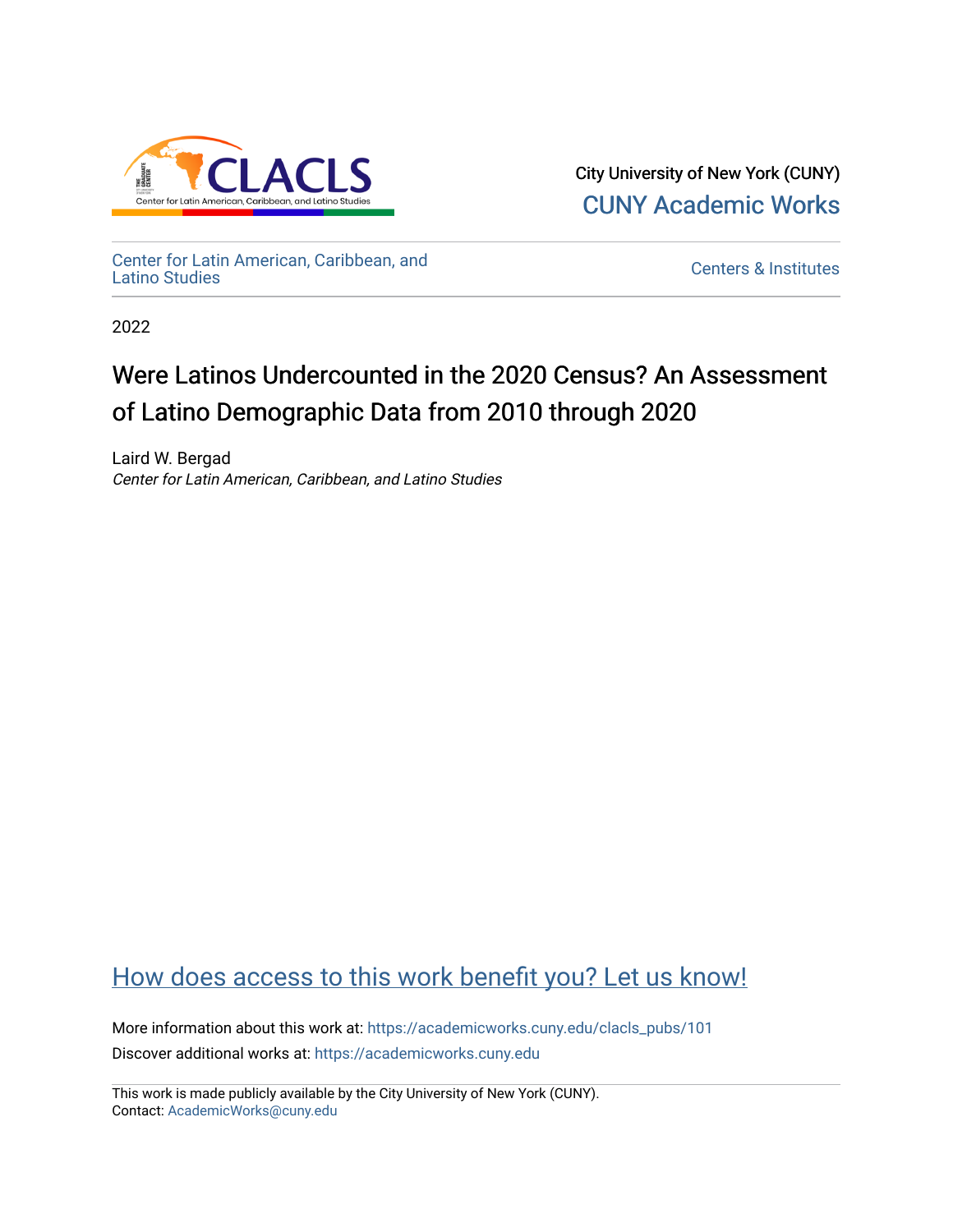

# Were Latinos Undercounted in the 2020 Census?

An Assessment of Latino Demographic Data from 2010 through 2020

Laird W. Bergad Distinguished Professor Department of Latin American and Latino Studies Lehman College Ph.D. Program in History Graduate Center City University of New York

Director, Center for Latin American, Caribbean, and Latino Studies



Center for Latin American, Caribbean, and Latino Studies

Graduate Center City University of New York 365 Fifth Avenue Room 5419 New York, New York 10016

212-817-8438

clacls@gc.cuny.edu

<http://clacls.gc.cuny.edu/>

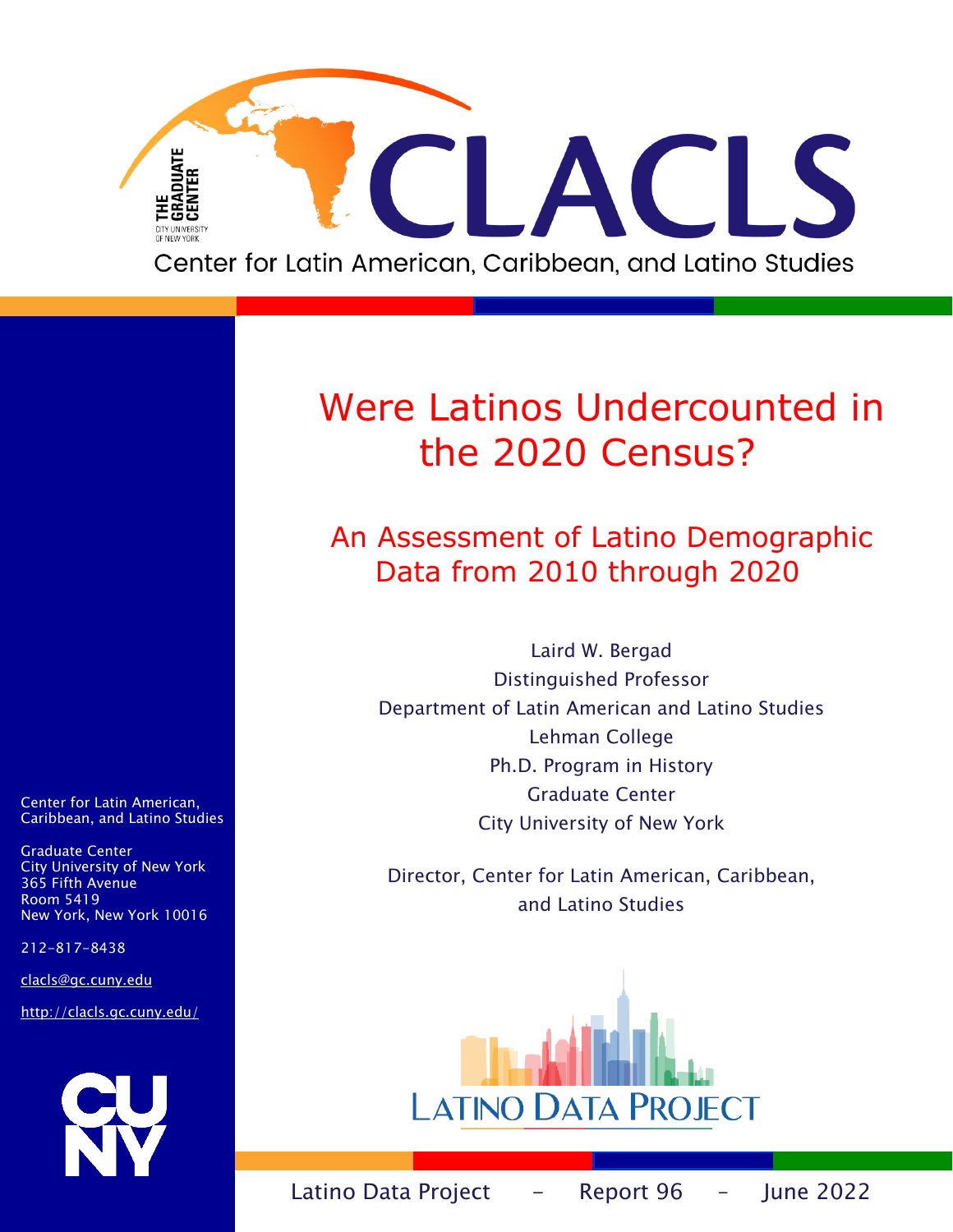The Center for Latin American, Caribbean and Latino Studies is a research institute that works for the advancement of the study of Latin America, the Caribbean, and Latinos in the United States in the doctoral programs at the CUNY Graduate Center. One of its major priorities is to provide funding and research opportunities to Latino students at the Ph.D. level.

The Latino Data Project was developed with the goal of making information available on the dynamically growing Latino population of the United States and especially New York City through the analysis of extant data available from a variety of sources such as the U.S. Census Bureau, the National Institute for Health, the Bureau of Labor Statistics, and state and local-level data sources.

All Latino Data Project reports are available at http://clacls.gc.cuny.edu

For additional information you may contact the Center at 212-817-8438 or by e-mail at clacls@gc.cuny.edu.

Staff:

Laird W. Bergad, Distinguished Professor, Department of Latin American and Latino Studies, Lehman College, Ph.D. Program in History, Executive Director, CLACLS

Victoria Stone-Cadena, Associate Director

Karen Okigbo, Administrative Director

Sebastián Villamizar-Santamaría, Director of Quantitative Research

Andreina Torres Angarita, Events Coordinator

Cathy Cabrera-Figueroa, Research Fellow

Lidia Hernández Tapia, Digital Fellow

Copyright @ 2022 Center for Latin American, Caribbean and Latino Studies Room 5419 Graduate Center City University of New York 365 Fifth Avenue New York, New York 10016 212-817-8438 clacls@gc.cuny.edu http://clacls.gc.cuny.edu/

ALL RIGHTS RESERVED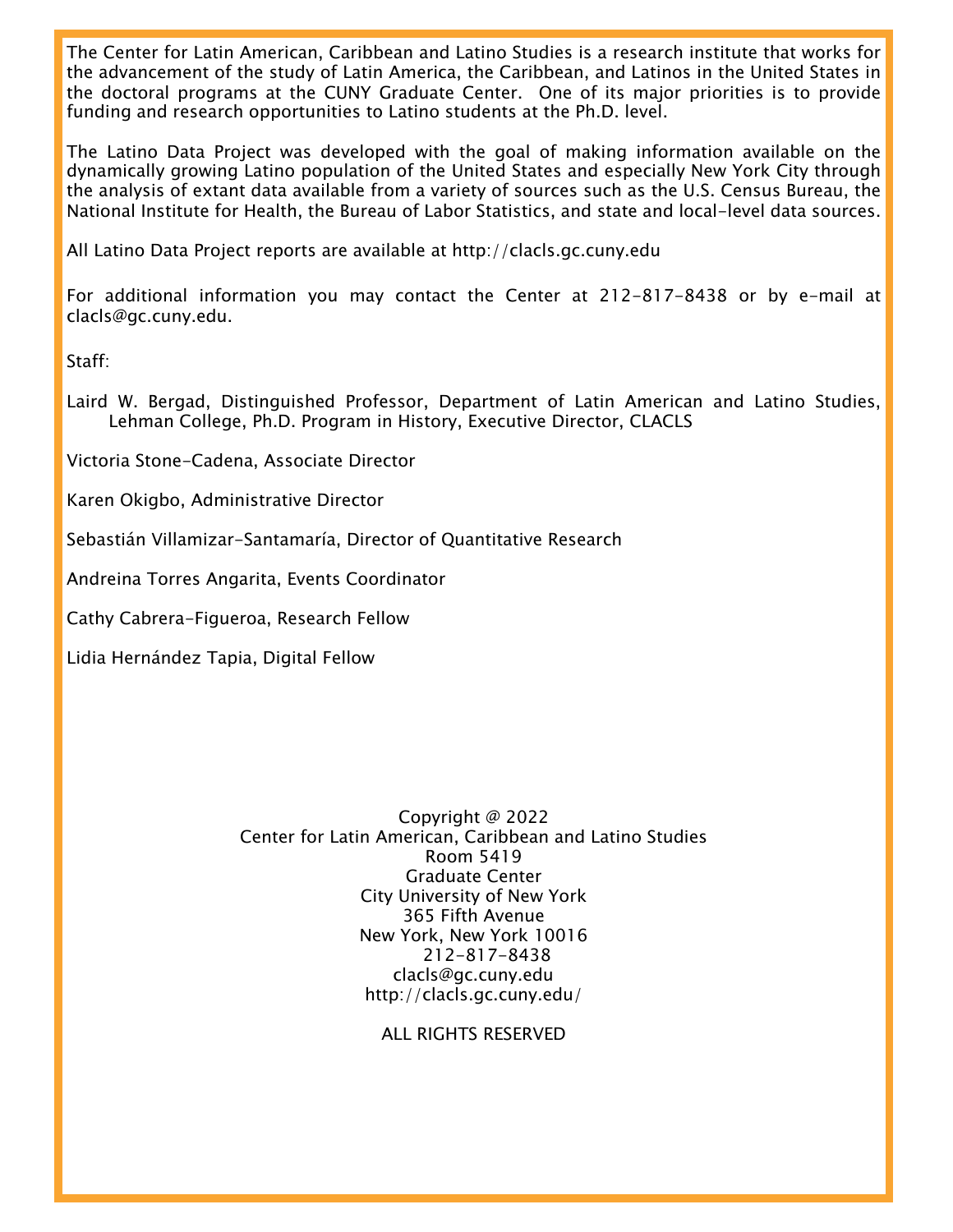## **Table of Contents**

### **Guide to Tables**

| Table 1: An Estimate of the 2020 Hispanic and Non-Hispanic Populations of the United States |  |
|---------------------------------------------------------------------------------------------|--|
| Table 2: An Estimate of the 2020 Hispanic and Non-Hispanic Populations of Los Angeles       |  |
| Table 3: An Estimate of the 2020 Hispanic and Non-Hispanic Populations of New York City     |  |
| Table 4: An Estimate of the 2020 Hispanic and Non-Hispanic Populations of Miami             |  |
| Table 5: An Estimate of the 2020 Hispanic and Non-Hispanic Populations of Houston           |  |
|                                                                                             |  |
|                                                                                             |  |
|                                                                                             |  |
|                                                                                             |  |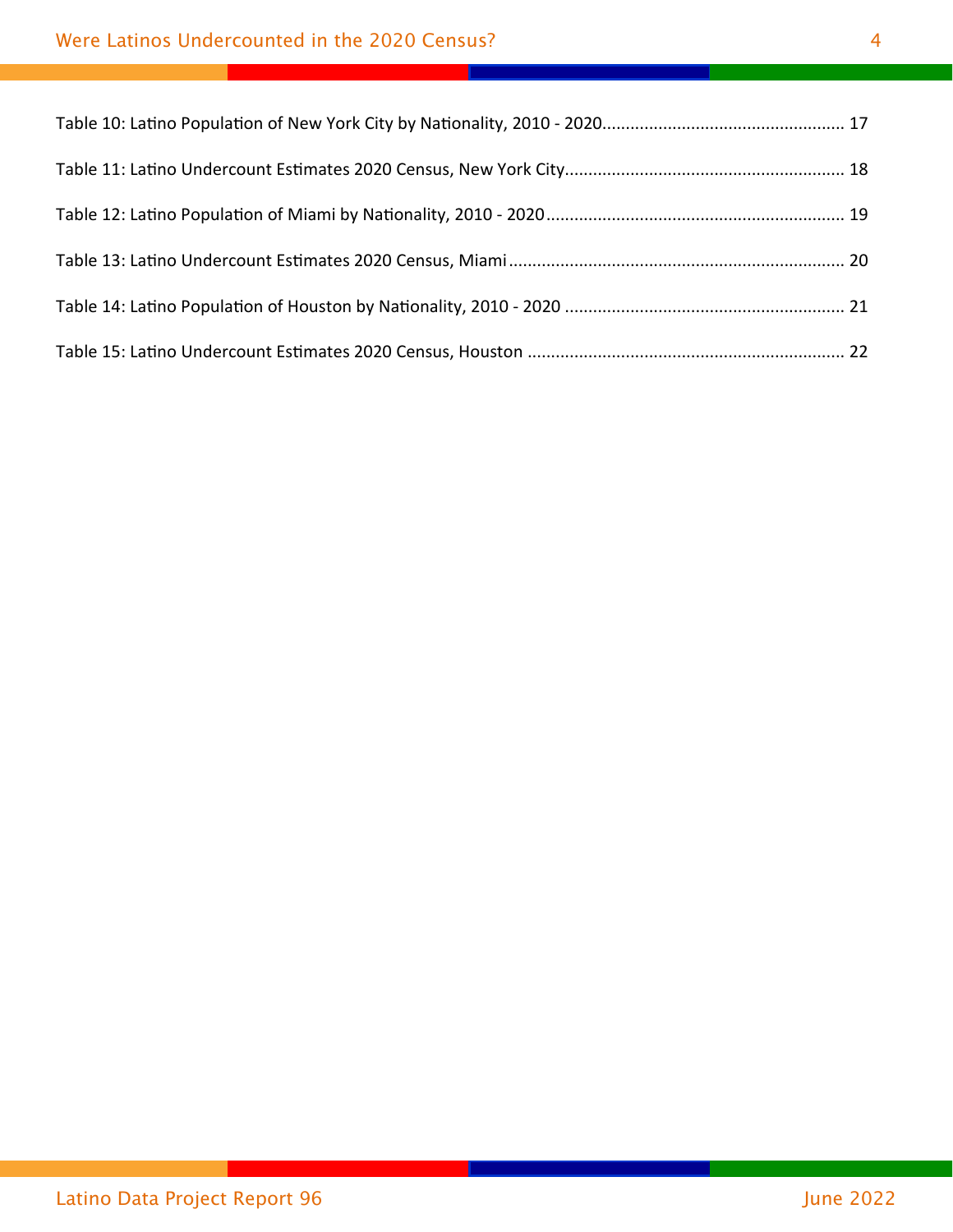#### **Executive Summary**

In March 2022 the U.S. Census Bureau issued a report on the 2020 census estimating that the Latino population of the United States was undercounted by 4.99%.<sup>[1](#page-5-0)</sup> The complex methodology used by the Census Bureau to arrive at this conclusion, which revolves around a revaluation of data collection in 2020 called the "Post-Enumeration Survey" (PES), is discussed throughout the text. The PES was used to create new estimates of errorsin the 2020 census data for all race/ethnic and age groups. It should be emphasized that all the data found in this report are 'estimates' which themselves may have margins of error.

This Latino Data Project Report uses a different methodology to make estimates that differ dramatically from those published by the Census Bureau. It uses population growth rates calculated from the raw data found in the American Community Survey (ACS) five-year files for each year between 2010 and 2019 and 2015 to 2019 to project 'assumed' population totals for 2020.

These 'assumed' population totals for non-Hispanics, Hispanics, and each Latino nationality were then compared with the actual 2020 population totals derived from a statistical analysis of the ACS five-year file for 2020.

The numerical differentials between the totals indicated by the 2020 data, and the 'assumed' population totals produced when rates of population growth between 2010-19 and 2015-15 were applied to the 2019 population totals, were then determined. These statistical differences, whether positive or negative, were then divided into the totals produced from the 2020 ACS five-year file to generate a percentage differential. This percentage differential may be used as an estimated indicator of over or undercount.

Five geographies were examined: the United States, Los Angeles, New York City, Miami, and Houston.

These data indicate that the Latino population of the U.S. was undercounted in 2020 by 0.8% using the growth rates between 2010 and 2019 to project the 2020 Latino population: and 0.4% using the rate between 2015 and 2019. This is significantly lower than the 4.99% estimated by the Census Bureau using a different methodology

For Los Angeles the Latino undercount was estimated at 1.4% using the population growth rates between 2010 and 2019 and 1.0% using the growth rate derived from the 2015-19 data.

For New York City the Latino undercount was estimated at 1.8% using the population growth rate between 2010 and 2019 and 1.1% using the growth rate derived from the 2015-19 data.

For Miami the Latino undercount was estimated at 1.0% using the population growth rate between 2010 and 2019 and 1.4% using the growth rate derived from the 2015-19 data.

 $\overline{a}$ 

<span id="page-5-0"></span><sup>&</sup>lt;sup>1</sup> Shadie Khubba, Krista Heim, and Jinhee Hong, U.S. Census Bureau, 2020 Post-Enumeration Survey Estimation Report, PES20-G-01, *National Census Coverage Estimates for People in the United States by Demographic Characteristics*, U.S. Government Publishing Office, Washington, DC, March 2022. (See https://www.census.gov/newsroom/press-releases/2022/2020-censusestimates-of-undercount-and-[overcount.html\)](https://www.census.gov/newsroom/press-releases/2022/2020-census-estimates-of-undercount-and-overcount.html). This report uses very statistically complex methods to arrive at this conclusion and these are described in the text.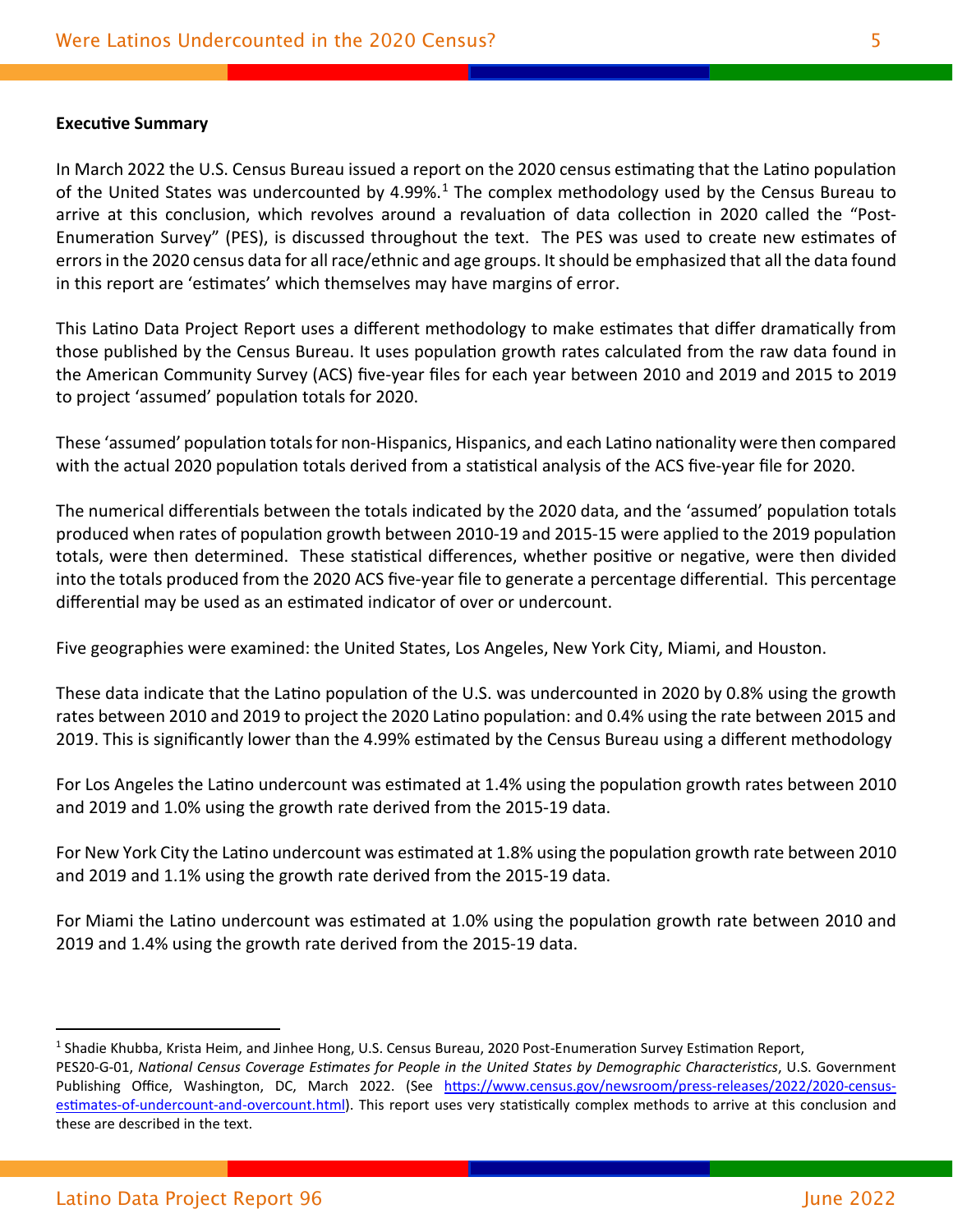For Houston the Latino undercount was estimated at 3.9% using the population growth rate between 2010 and 2019 and 2.7% using the growth rate derived from the 2015-19 data.

There is no way to statistically determine why the Houston, Texas undercount was significantly higher than in the other three cities or the whole United States.

While these results are hypothetical and are estimates, they are nevertheless suggestive of probable inaccuracy in the estimate of a 2020 4.99% Latino undercount indicated by the Census Bureau. That figure was also an estimate.

#### **Introduction and Methodology**

A consensus has emerged that Latinos, African Americans, and other minorities were undercounted in the 2020 census. In a report published in March 2022, the Census Bureau estimated that at the national level, 4.99% of Latinos, 3.30% of African Americans, and 2.62% of Asians went uncounted in the 2020 Census compared with 1.64% of non-Hispanic whites.

This Latino Data Project report assesses these statistical conclusions by analyzing the raw data files on "Hispanics" released by the Census Bureau each year between [2](#page-6-0)010 and 2020.<sup>2</sup> It uses the American Community Survey 5-Year estimates which are based on samples of the overall population collected over the previous five years.[3](#page-6-1) For example, the data released in 2010 were based on data collected between 2006 and 2010.

The Census Bureau indicates that these data are the most reliable among the many data sets released by the Bureau because they are based on the largest samples.<sup>[4](#page-6-2)</sup>

Although these data, for all years, may not be precisely accurate because of margins of error, it is likely that these margins of error were relatively consistent over time. This implies that the changes measured over time are probably accurate, although there is no statistical way to verify this assumption.

Five geographical areas have been examined: the entire United States; and the cities of New York, Los Angeles, Houston, and Miami, all cities with large Latino populations. For each of these areas data were collected on the

 $\overline{a}$ 

<span id="page-6-0"></span><sup>&</sup>lt;sup>2</sup> "Hispanic origin can be viewed as the heritage, nationality, lineage, or country of birth of the person or the person's parents or ancestors before arriving in the United States. People who identify as Hispanic, Latino, or Spanish may be any race." See https://www.census.gov/topics/population/hispanic-origin.html. Unfortunately, these data include people from Spain and exclude Brazilians. Nevertheless, the definition is consistent over the 10-year period analyzed in this report, and the statistical conclusions presented here are probably accurate. The term "Hispanics" used by the Census Bureau, and "Latinos" are synonymous in this report.

<span id="page-6-1"></span><sup>&</sup>lt;sup>3</sup> See Steven Ruggles, Sarah Flood, Sophia Foster, Ronald Goeken, Megan Schouweiler and Matthew Sobek. IPUMS USA: Version 12.0 [dataset]. Minneapolis, MN: IPUMS, 2022. ACS 5yr for each year https://doi.org/10.18128/D010.V12.0. Unless otherwise noted all tables and data in this report were derived from these sources.

<span id="page-6-2"></span><sup>&</sup>lt;sup>4</sup> Since these data are based on samples of the overall population there are margins of error for all demographic categories and these are estimated within the data releases on the Census Bureau web site. See "When to Use 1-Year or 5-Year Estimates" https://www.census.gov/programs-surveys/acs/guidance/estimates.html which observes that the 5-year estimates are "Best used when Precision is more important than currency analyzing very small …".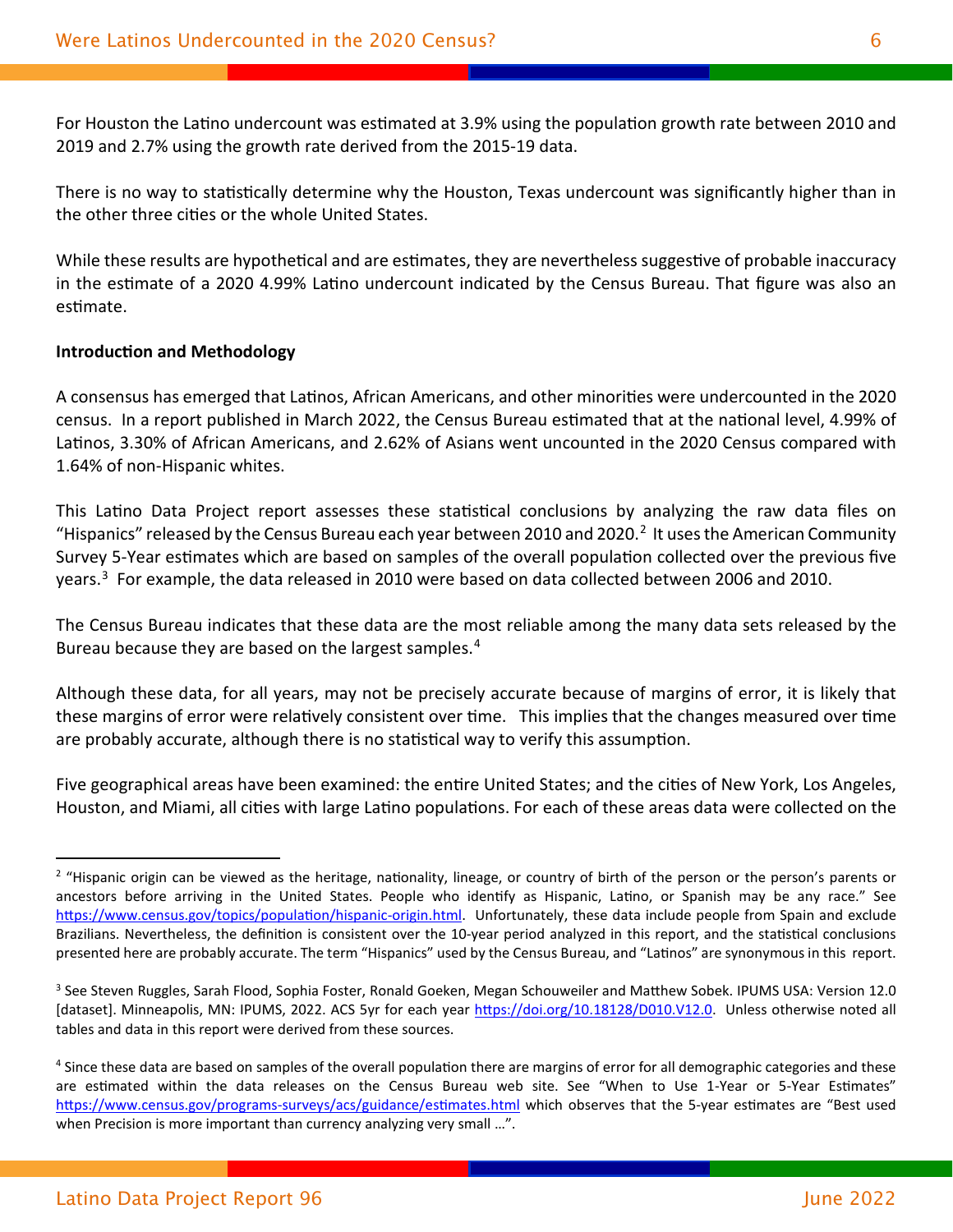overall non-Hispanic population, the Hispanic population, and all Latino nationalities enumerated by the Census Bureau. (The tables in the statistical appendix have complete data).

These data permitted annual rates of population growth to be calculated among all Hispanics and non-Hispanics, and for each Latino nationality enumerated by the Census Bureau. Annual population growth rates were calculated for the period 2010 to 2019; and for 201[5](#page-7-0) to 2019.<sup>5</sup> An assumption for this report is that these annual growth rates held steady between 2019 and 2020.

Hypothetical population projections for 2020 were made by multiplying the 2019 populations for each demographic, by the annual growth ratesfor the two periods (2010-19 and 2015-20) and then adding the results to the 2019 population. This produced an estimate of the 2020 populations of all Latinos, non-Hispanics, and the Hispanic nationalities. The results may be conceived of as "the expected population based on annual growth rates between 2010 and 2019 AND 2015 and 2019." The expected population was compared with the 2020 population data produced from the 2020 5-year data base, to provide an estimate of an under or overcount for each demographic group. [6](#page-7-1)

#### **The United States**

Using annual population growth rates between 2010 and 2019 the expected 2020 Hispanic population was projected to be 59,814,718. The 2020 ACS 5-Year sample indicates a Hispanic population of 59,361,712. This was a differential of 453,006 or an undercount of 0.8%. Using the annual population growth rate between 2015 and 2019 the undercount was estimated to be 0.4%. These data suggest that the 4.99% undercount estimated by the Census Bureau using the PES is questionable at the national level

Among non-Hispanics the undercount was 0.1% using the growth rate between 2010 and 2019 and 0.0% using the 2015 growth rate. Thus, non-Hispanics were enumerated more accurately than Hispanics. However, the 'undercount' among Hispanics was relatively low using both the 2010-19 and 2015-19 growth rates. (See table 1 for these data).

<span id="page-7-0"></span> $5$  These annual growth rates were calculated in Excel using the following formula: =exp(In(population end year/population beginning year)/number of years interval between census years) -1. The statistical formula was: (population in 2019\*yearly annual population growth rates 2010 to 2019) + (population in 2019) and (population in 2019\*yearly annual population growth rates 2015 to 2019) + (population in 2019).

<span id="page-7-1"></span> $6$  It should be emphasized that the factors affecting population growth or decline – births, deaths, immigration, out-migration – are not examined here. This study uses rates of population growth exclusively. The estimates indicated here are precisely that: estimates which have an unknown margin of error which cannot be measured using these data. Nevertheless, these data are useful indicators which suggest that the Latino undercounts were not as severe as indicated by the Census Bureau report of March 2022.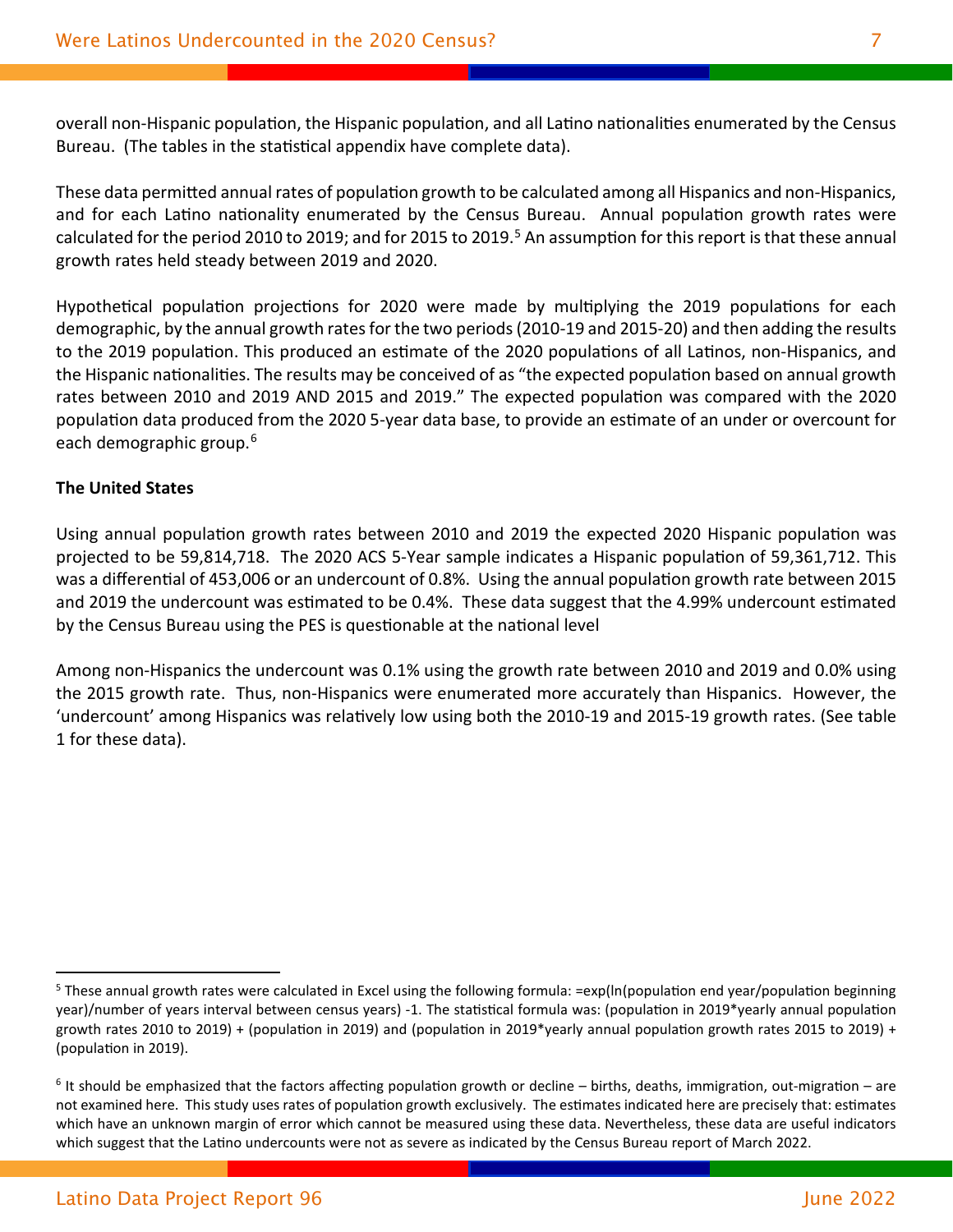| Table 1                                                                            |
|------------------------------------------------------------------------------------|
| An Estimate of the 2020 Hispanic and Non-Hispanic Populations of the United States |
| and the Estimated Undercount Percentages                                           |

|                  | Annual Population | Expected 2020 | Recorded 2020 | Population              | <b>THE</b>        |
|------------------|-------------------|---------------|---------------|-------------------------|-------------------|
| 2010-2019        | Growth Rate       | Population    |               | Population Differential | <b>UNDERCOUNT</b> |
|                  |                   |               |               |                         |                   |
| Non-Hispanics    | 0.4%              | 267,350,739   | 267, 207, 597 | 143,142                 | 0.1%              |
| Hispanics        | 2.3%              | 59,814,718    | 59,361,712    | 453,006                 | 0.8%              |
|                  |                   |               |               |                         |                   |
|                  |                   |               |               |                         |                   |
|                  | Annual Population | Expected 2020 | Recorded 2020 | Population              | <b>THE</b>        |
| 2015-2019        | Growth Rate       | Population    |               | Population Differential | <b>UNDERCOUNT</b> |
|                  |                   |               |               |                         |                   |
| Non-Hispanics    | 0.4%              | 267,208,865   | 267, 207, 597 | 1,268                   | 0.0%              |
| <b>Hispanics</b> | 1.9%              | 59,594,922    | 59,361,712    | 233,210                 | 0.4%              |

Note: Expected 2020 Population calculated by multiplying the 2010-2019 annual growth rate times the 2019 population and adding the results to the 2019 population derived from the 2016-19 5-year file.

#### **Los Angeles**

Using these same methods as indicated for the United States, the Hispanic undercount was estimated to be 1.3% if the 2010-2019 annual growth rate is used; and 1.0% if the 2015-2019 rate is used in Los Angeles. Non-Hispanics in Los Angeles were slightly overcounted: by 0.5% using the 2010-19 annual growth rate; and 0.4% using the 2015-19 yearly population growth rate. (See table 2).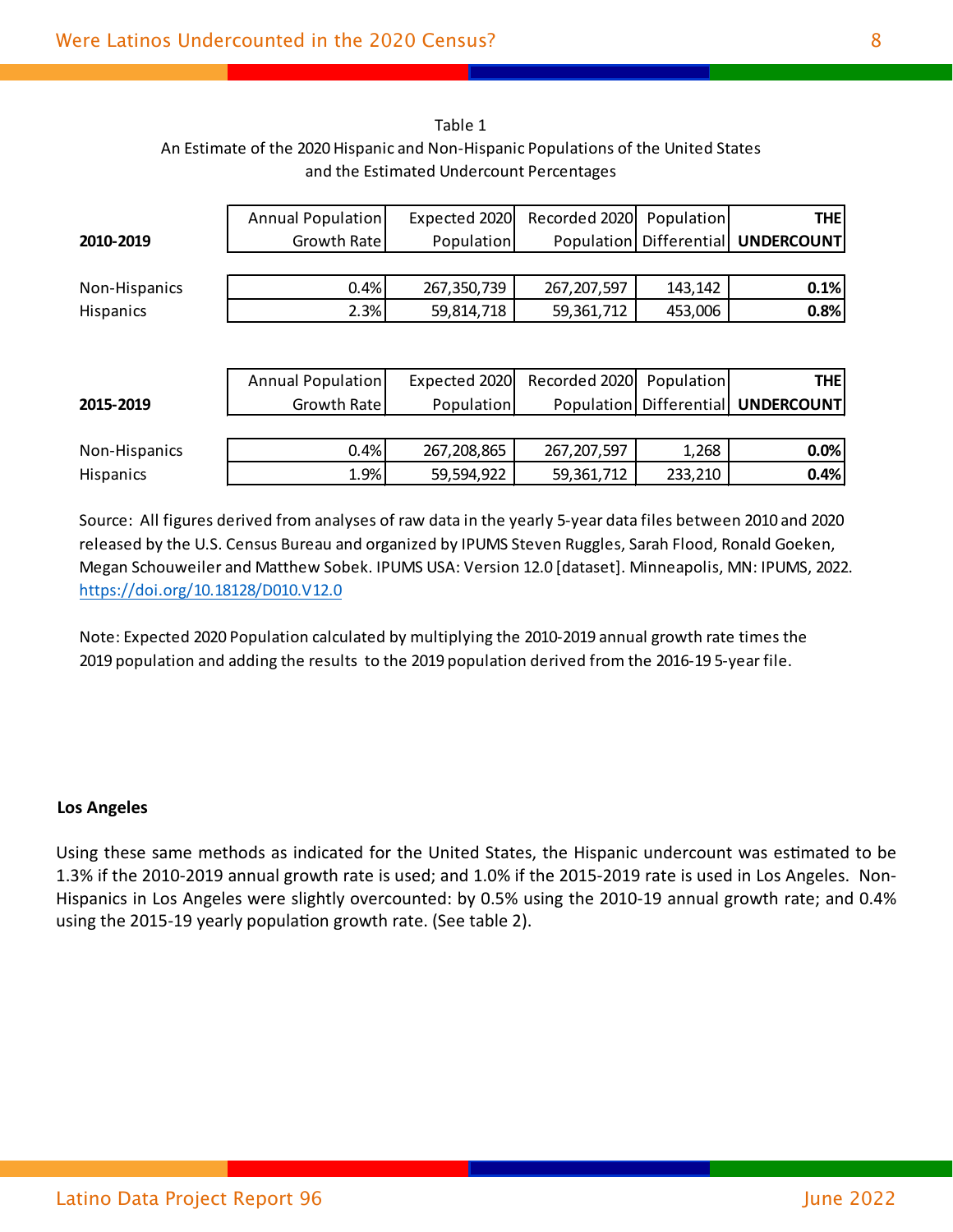|                  | Annual Population | Expected 2020 | Recorded 2020 | Population   | <b>THE</b>              |
|------------------|-------------------|---------------|---------------|--------------|-------------------------|
| 2010-2019        | Growth Rate       | Population    | Population    |              | Differential UNDERCOUNT |
|                  |                   |               |               |              |                         |
| Non-Hispanics    | 0.4%              | 2,038,792     | 2,048,376     | $-9,584$     | $-0.5%$                 |
| Hispanics        | 0.7%              | 1,950,220     | 1,924,022     | 26,198       | 1.3%                    |
|                  |                   |               |               |              |                         |
|                  |                   |               |               |              |                         |
|                  | Annual Population | Expected 2020 | Recorded 2020 | Population   | <b>THE</b>              |
| 2015-2019        | Growth Rate       | Population    | Population    | Differential | <b>UNDERCOUNT</b>       |
|                  |                   |               |               |              |                         |
| Non-Hispanics    | 0.5%              | 2,040,614     | 2,048,376     | $-7,762$     | $-0.4%$                 |
| <b>Hispanics</b> | 0.4%              | 1,943,339     | 1,924,022     | 19,317       | 1.0%                    |

Table 2 An Estimate of the 2020 Hispanic and Non-Hispanic Populations of Los Angeles and the Estimated Undercount Percentages

Note: Expected 2020 Population calculated by multiplying the 2010-2019 annual growth rate times the 2019 population and adding the results to the 2019 population derived from the 2016-19 5-year file.

#### **New York City**

For New York City the Hispanic undercount was estimated to be 1.8% if the 2010-2019 annual growth rate is used; and 1.1% if the 2015-2019 rate is used. Non-Hispanics in New York were undercounted by lower rate: by 0.6% using the 2010-19 annual growth rate; and 0.4% using the 2015-19 yearly population growth rate. (See table 3).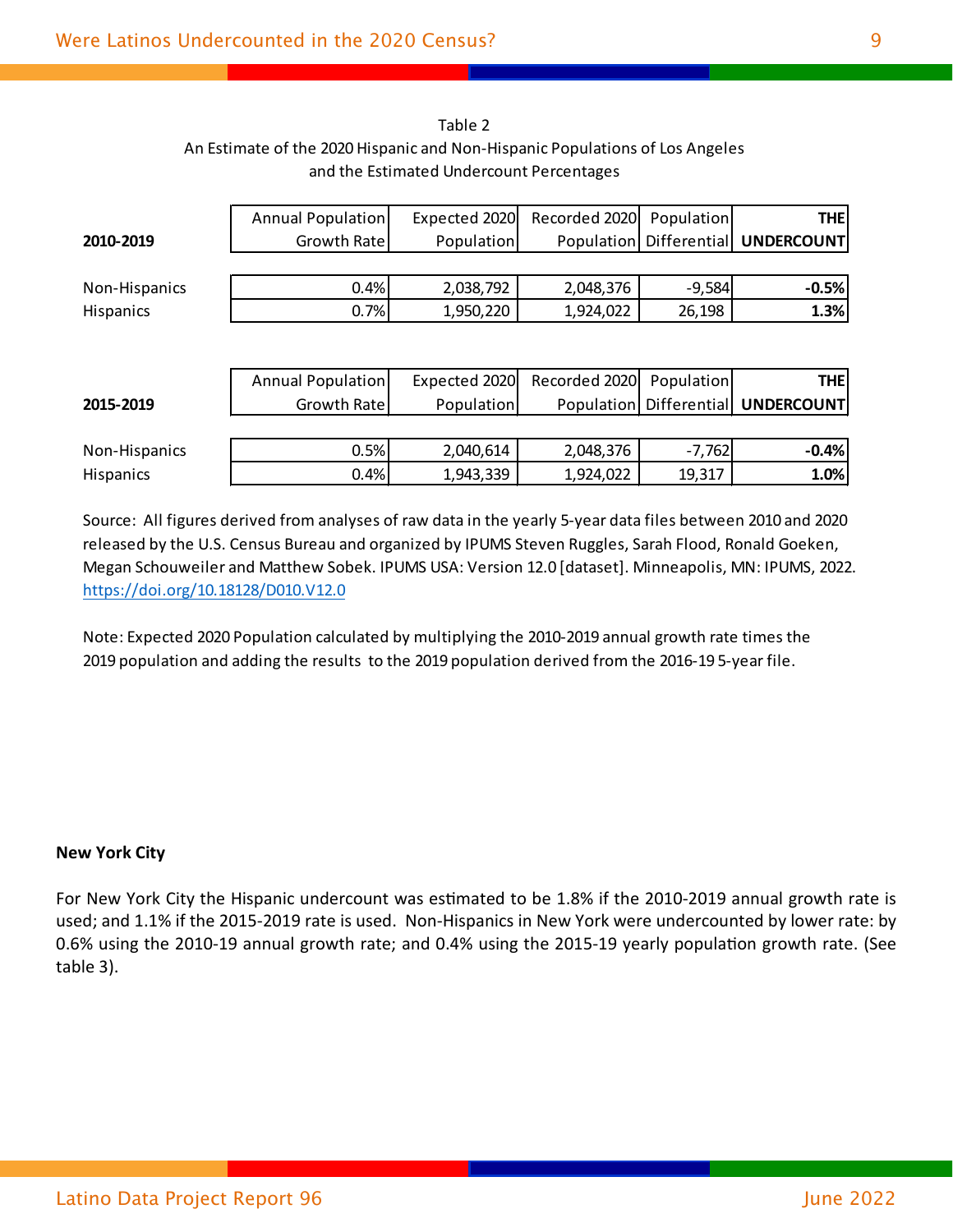|                  | Annual Population | Expected 2020 | Recorded 2020 | Population   | <b>THE</b>                             |
|------------------|-------------------|---------------|---------------|--------------|----------------------------------------|
| 2010-2019        | Growth Rate       | Population    | Population    | Differential | <b>UNDERCOUNT</b>                      |
|                  |                   |               |               |              |                                        |
| Non-Hispanics    | 0.3%              | 5,991,019     | 5,955,715     | 35,304       | 0.6%                                   |
| Hispanics        | 0.8%              | 2,466,685     | 2,423,499     | 43,186       | 1.8%                                   |
|                  |                   |               |               |              |                                        |
|                  |                   |               |               |              |                                        |
|                  | Annual Population | Expected 2020 | Recorded 2020 | Population   | <b>THE</b>                             |
| 2015-2019        | Growth Rate       | Population    |               |              | Population   Differential   UNDERCOUNT |
|                  |                   |               |               |              |                                        |
| Non-Hispanics    | $-0.1%$           | 5,966,307     | 5,955,715     | 10,592       | 0.2%                                   |
| <b>Hispanics</b> | 0.1%              | 2,450,227     | 2,423,499     | 26,728       | 1.1%                                   |

Table 3 An Estimate of the 2020 Hispanic and Non-Hispanic Populations of New York City and the Estimated Undercount Percentages

Note: Expected 2020 Population calculated by multiplying the 2010-2019 annual growth rate times the 2019 population and adding the results to the 2019 population derived from the 2016-19 5-year file.

#### **Miami**

For Miami the Hispanic undercount was estimated to be 1.0% if the 2010-2019 annual growth rate is used; and 1.4% if the 2015-2019 rate is used. Non-Hispanics in Miami were overcounted: by 1.8% using the 2010-19 annual growth rate; and 2.7% using the 2015-19 yearly population growth rate. (See table 4).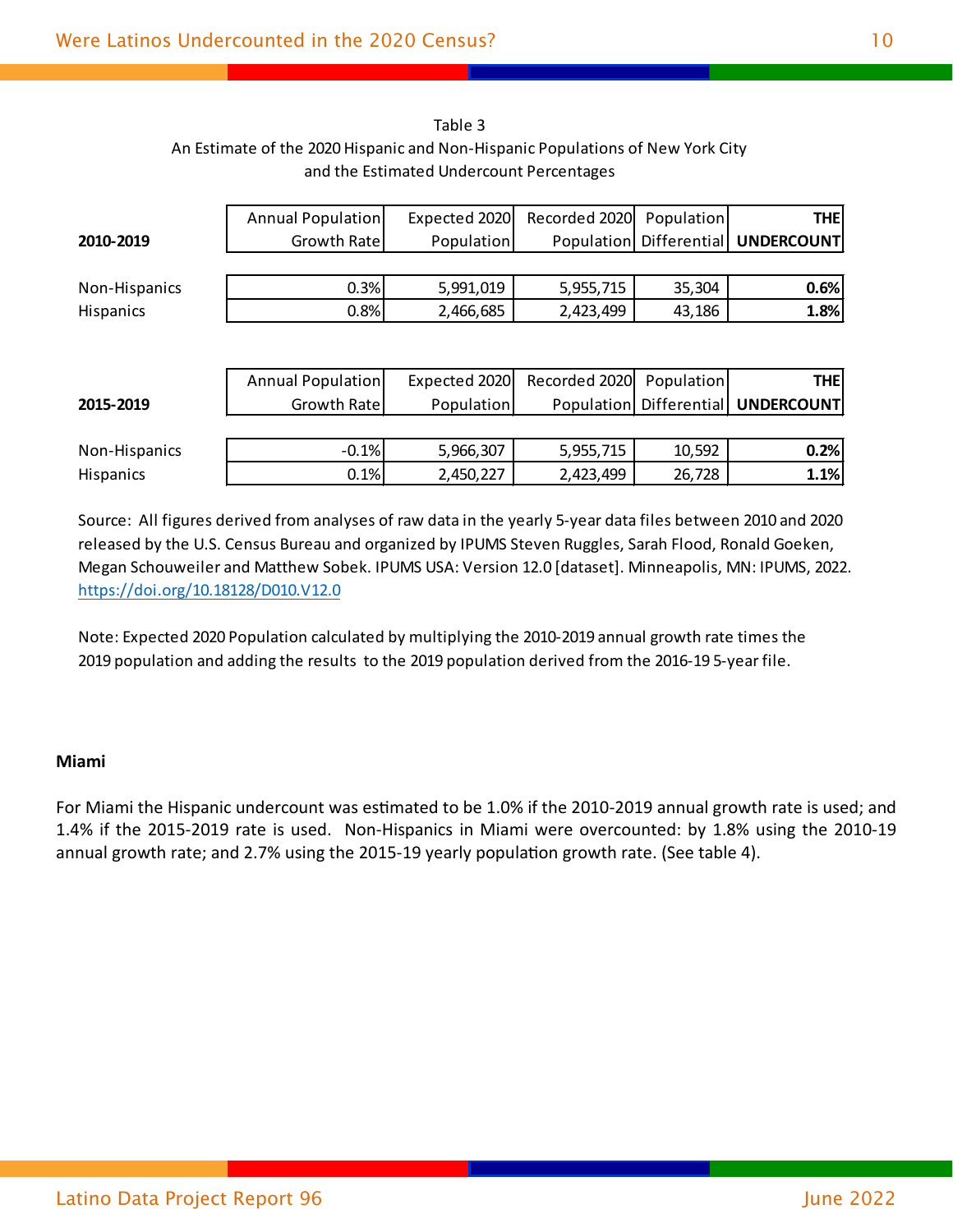|                  | Annual Population | Expected 2020 | Recorded 2020     | Population   | <b>THE</b>        |
|------------------|-------------------|---------------|-------------------|--------------|-------------------|
| 2010-2019        | Growth Rate       | Population    | Population        | Differential | <b>UNDERCOUNT</b> |
|                  |                   |               |                   |              |                   |
| Non-Hispanics    | 0.6%              | 125,376       | 127,581           | $-2,205$     | $-1.8%$           |
| Hispanics        | 2.0%              | 343,686       | 340,256           | 3,430        | 1.0%              |
|                  |                   |               |                   |              |                   |
|                  |                   |               |                   |              |                   |
|                  | Annual Population | Expected 2020 | Recorded 2020     | Population   | <b>THE</b>        |
| 2015-2019        | Growth Rate       | Population    | <b>Population</b> | Differential | <b>UNDERCOUNT</b> |
|                  |                   |               |                   |              |                   |
| Non-Hispanics    | $-0.3%$           | 124,242       | 127,581           | $-3,339$     | $-2.7%$           |
| <b>Hispanics</b> | 2.4%              | 345,024       | 340,256           | 4,768        | 1.4%              |

#### Table 4 An Estimate of the 2020 Hispanic and Non-Hispanic Populations of Miami and the Estimated Undercount Percentages

Source: All figures derived from analyses of raw data in the yearly 5-year data files between 2010 and 2020 released by the U.S. Census Bureau and organized by IPUMS Steven Ruggles, Sarah Flood, Ronald Goeken, Megan Schouweiler and Matthew Sobek. IPUMS USA: Version 12.0 [dataset]. Minneapolis, MN: IPUMS, 2022. https://doi.org/10.18128/D010.V12.0

Note: Expected 2020 Population calculated by multiplying the 2010-2019 annual growth rate times the 2019 population and adding the results to the 2019 population derived from the 2016-19 5-year file.

#### **Houston**

For Houston the Hispanic undercount was estimated to be 3.8% if the 2010-2019 annual growth rate is used; and 2.6% if the 2015-2019 rate is used. Non-Hispanics in Houston were undercounted: by 1.2% using the 2010- 19 annual growth rate; and were overcounted by 0.5% using the 2015-19 yearly population growth rate. (See table 5).

It is unclear why the undercount among Hispanics was significantly higher than found in Los Angeles, New York City, or Miami.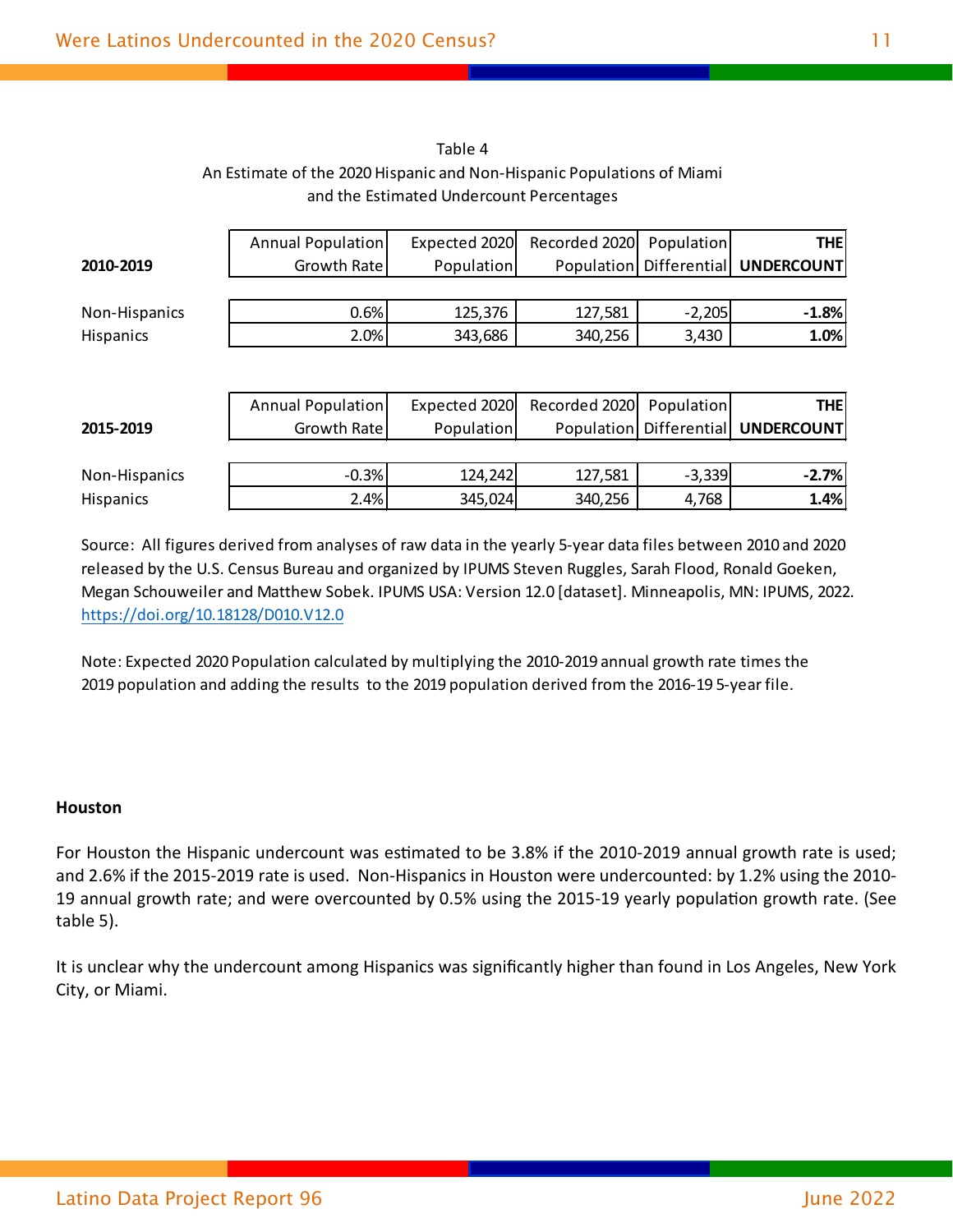| Table 5                                                                  |
|--------------------------------------------------------------------------|
| An Estimate of the 2020 Hispanic and Non-Hispanic Populations of Houston |
| and the Estimated Undercount Percentages                                 |

|                  | Annual Population | Expected 2020 | Recorded 2020 | Population   | <b>THE</b>        |
|------------------|-------------------|---------------|---------------|--------------|-------------------|
| 2010-2019        | Growth Rate       | Population    | Population    | Differential | <b>UNDERCOUNT</b> |
|                  |                   |               |               |              |                   |
| Non-Hispanics    | 2.2%              | 1,299,711     | 1,284,496     | 15,215       | 1.2%              |
| <b>Hispanics</b> | 2.9%              | 1,069,037     | 1,028,742     | 40,295       | 3.8%              |
|                  |                   |               |               |              |                   |
|                  |                   |               |               |              |                   |
|                  | Annual Population | Expected 2020 | Recorded 2020 | Population   | <b>THE</b>        |
| 2015-2019        | Growth Rate       | Population    | Population    | Differential | <b>UNDERCOUNT</b> |
|                  |                   |               |               |              |                   |
| Non-Hispanics    | 0.5%              | 1,278,308     | 1,284,496     | $-6,188$     | $-0.5%$           |
| Hispanics        | 1.7%              | 1,056,084     | 1,028,742     | 27,342       | 2.6%              |

Note: Expected 2020 Population calculated by multiplying the 2010-2019 annual growth rate times the 2019 population and adding the results to the 2019 population derived from the 2016-19 5-year file.

Complete source data used to produce these calculations are found in the statistical appendix which follows.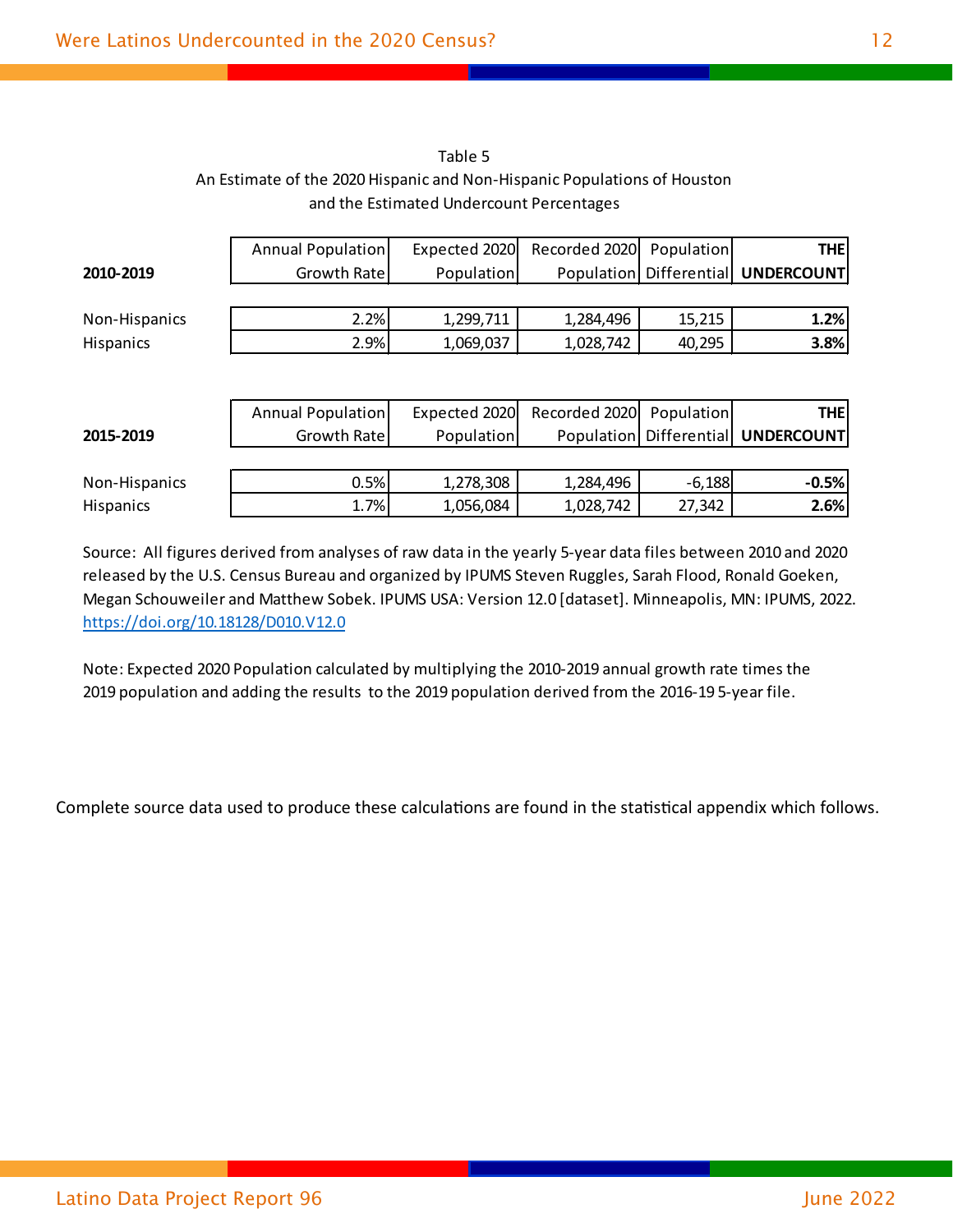| ACS 5-Year Data Files     | 2010        | 2011           | 2012        | 2013        | 2014        | 2015        | 2016          | 2017        | 2018               | 2019        | 2020        |
|---------------------------|-------------|----------------|-------------|-------------|-------------|-------------|---------------|-------------|--------------------|-------------|-------------|
| Total Population          | 303,965,275 | 306,603,777    | 309,138,716 | 311,536,599 | 314,107,085 | 316,515,024 | 318,558,162   | 321,004,407 | 322,903,031        | 324,697,795 | 326,569,309 |
| Not Hispanic or Latino    | 256,230,236 | 257,420,413    | 258,618,344 | 259,765,173 | 261,042,347 | 262,287,737 | 263,361,066   | 264,493,100 | 265,386,932        | 266,217,308 | 267,207,597 |
| <b>Hispanic or Latino</b> | 47,735,039  | 49,183,364     | 50,520,372  | 51,771,426  | 53,064,738  | 54,227,287  | 55,197,096    | 56,511,307  | 57,516,099         | 58,480,487  | 59,361,712  |
|                           |             |                |             |             |             |             |               |             |                    |             |             |
| Mexican                   | 30,747,640  | 31,825,936     | 32,716,872  | 33,410,757  | 34,115,121  | 34,699,473  | 35,160,449    | 35,757,937  | 36,184,685         | 36,494,811  | 36,584,046  |
| <b>Puerto Rican</b>       | 4,436,523   | 4,583,737      | 4,708,316   | 4,866,559   | 5,022,007   | 5,156,379   | 5,257,992     | 5,411,461   | 5,517,177          | 5,618,773   | 5,669,442   |
| Other Hispanics           | 2,264,534   | 1,935,769      | 1,694,363   | 1,662,148   | 1,667,160   | 1,741,278   | 1,816,069     | 1,893,981   | 2,015,414          | 2,143,314   | 2,514,811   |
| Cuban                     | 1,693,361   | 1,766,575      | 1,830,703   | 1,889,058   | 1,962,899   | 2,008,624   | 2,070,293     | 2,147,858   | 2,211,042          | 2,267,905   | 2,316,765   |
| Salvadoran                | 1,611,527   | 1,726,546      | 1,819,859   | 1,897,732   | 1,967,455   | 2,034,126   | 2,073,971     | 2,145,558   | 2,205,750          | 2,250,627   | 2,274,559   |
| Dominican                 | 1,345,708   | 1,408,366      | 1,492,328   | 1,574,699   | 1,650,088   | 1,725,597   | 1,795,959     | 1,886,490   | 1,926,391          | 1,985,478   | 2,044,053   |
| Guatemalan                | 1,005,142   | 1,062,834      | 1,140,485   | 1,199,045   | 1,247,116   | 1,300,361   | 1,334,122     | 1,373,841   | 1,412,498          | 1,474,936   | 1,505,641   |
| <b>Colombian</b>          | 900,825     | 928,604        | 979,355     | 1,012,277   | 1,034,571   | 1,058,872   | 1,076,918     | 1,115,969   | 1,142,351          | 1,182,163   | 1,237,631   |
| Honduran                  | 607,666     | <b>652,979</b> | 865'68      | 729,867     | 766,209     | 790,262     | 842,076       | 878,626     | 910,470            | 961,130     | 977,588     |
| Spaniard                  | 551,210     | 614,704        | 684,390     | 702,071     | 730,132     | 748,695     | 761,518       | 780,665     | 791,943            | 811,712     | 863,393     |
| Ecuadorian                | 577,428     | 612,452        | 637,604     | 655,268     | 663,813     | 672,824     | 680,017       | 697,289     | 695,868            | 707,074     | 722,175     |
| Peruvian                  | 525,191     | 551,384        | 571,152     | 591,454     | 601,312     | 609,002     | 617,708       | 638,966     | 645,090            | 653,465     | 665,445     |
| Venezuelan                | 206,919     | 221,094        | 236,426     | 243,274     | 262,852     | 279,166     | 299,076       | 333,866     | 383,702            | 429,952     | 479,931     |
| Nicaraguan                | 344,946     | 365,934        | 384,234     | 387,479     | 396,213     | 404,732     | 407,787       | 420,708     | 429,774            | 432,770     | 425,648     |
| <b>Argentinean</b>        | 215,524     | 226,266        | 234,176     | 241,042     | 248,927     | 254,692     | 259,614       | 267,980     | 275,268            | 283,455     | 284,431     |
| Panamanian                | 161,974     | 167,654        | 174,860     | 178,485     | 182,308     | 188,692     | 188,855       | 194,766     | 200,326            | 199,824     | 201,558     |
| Chilean                   | 122,637     | 133,504        | 135,521     | 139,735     | 143,791     | 146,726     | 145,375       | 151,631     | 156,059            | 158,155     | 163,220     |
| Costa Rican               | 126,294     | 127,871        | 130,797     | 133,267     | 134,546     | 138,385     | 141,031       | 143,285     | 145,081            | 150,713     | 152,407     |
| Bolivian                  | 99,837      | 102,893        | 105,420     | 109,970     | 111,072     | 112,137     | 115,397       | 116,877     | 115,101            | 120,740     | 119,609     |
| Uruguayan                 | 57,432      | 59,467         | 62,015      | 60,707      | 62,897      | 61,195      | 61,033        | 61,818      | 62,014             | 62,610      | 68,862      |
| Central American          | 67,567      | 52,183         | 38,152      | 37,642      | 40,751      | 42,264      | <b>99,509</b> | 39,452      | $\frac{40,489}{2}$ | 42,951      | 39,426      |
| Paraguayan                | 19,672      | 20,980         | 20,740      | 21,829      | 22,989      | 22,701      | 22,427        | 23,721      | 23,305             | 24,346      | 26,965      |
| South American            | 45,482      | 35,632         | 25,008      | 27,061      | 30,509      | 31,104      | 29,900        | 28,562      | 26,301             | 23,583      | 24,106      |

**Statistical Appendix** 

**June 2022**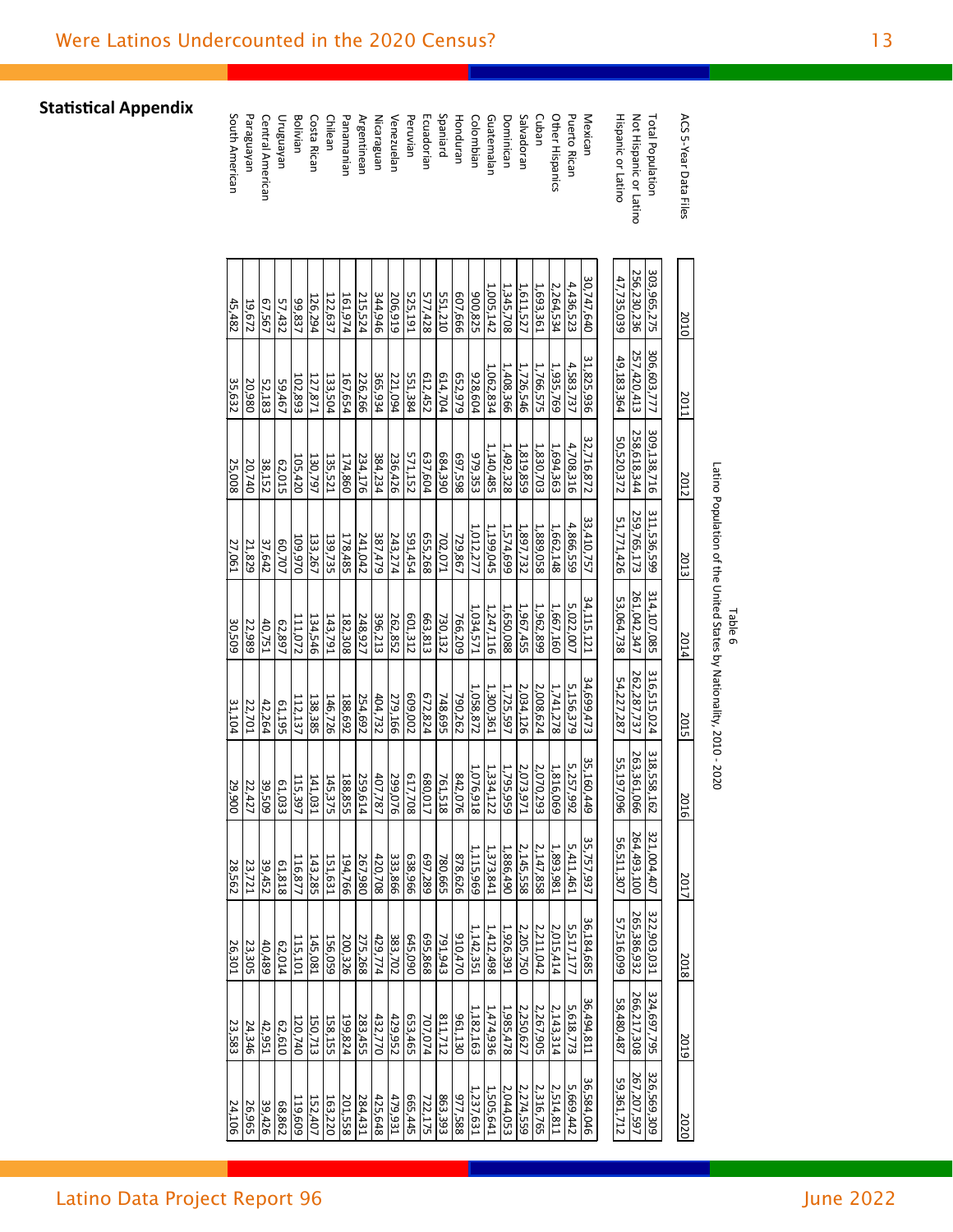|                         |            |                |                                            |              | <b>THE</b>     |            |                      |              |              | <b>THE</b>     |
|-------------------------|------------|----------------|--------------------------------------------|--------------|----------------|------------|----------------------|--------------|--------------|----------------|
|                         |            |                |                                            |              | UNDERCOUNT:    |            |                      |              |              | UNDERCOUNT:    |
|                         |            |                |                                            |              | Percent        |            |                      |              | Population   | Percent        |
|                         |            |                |                                            | Population   | Differential   |            |                      |              | Differential | Differential   |
|                         |            |                |                                            | Differential | between        |            | Expected             |              | (Expected    | between        |
|                         |            | Expected 2020  |                                            | (Expected    | Expected 2020  |            | 2020                 |              | Population   | Expected 2020  |
|                         | Annual     | Population     |                                            | Population   | Population and | Annual     | Population           | 2020         | minus 2020   | Population and |
|                         | Population | Calculated by  |                                            | minus 2020   | 2020           | Population | Calculated by        | Population   | Population   | 2020           |
|                         | Growth     | Applying 2010- | 2020 Population                            | Population   | Population     |            | Growth Applying 2010 | derived from | from ACS     | Population     |
|                         | Rate 2010- |                | 2019 Annual derived from ACS from ACS 2020 |              | from 5-Year    | Rate 2015- | 2019 Annual          | ACS 2020 5-  | 2020 5-Year  | from 5-Year    |
| Population              | 2019       |                | Growth Rate 2020 5-Year Data               | 5-Year Data) | Data           | 2019       | <b>Growth Rate</b>   | Year Data    | Data)        | Data           |
|                         |            |                |                                            |              |                |            |                      |              |              |                |
| <b>Total Population</b> | 0.7%       | 327,086,989    | 326,569,309                                | 517,680      | 0.2%           | 0.6%       | 326,776,331          | 326,569,309  | 207,022      | 0.1%           |
| Not Hispanic or Latino  | 0.4%       | 267,350,739    | 267,207,597                                | 143,142      | 0.1%           | 0.4%       | 267,208,865          | 267,207,597  | 1,268        | 0.0%           |
| Hispanic or Latino      | 2.3%       | 59,814,718     | 59,361,712                                 | 453,006      | 0.8%           | 1.9%       | 59,594,922           | 59,361,712   | 233,210      | 0.4%           |
|                         |            |                |                                            |              |                |            |                      |              |              |                |
| Mexican                 | 1.9%       | 37,196,316     | 36,584,046                                 | 612,270      | 1.7%           | 1.3%       | 36,957,976           | 36,584,046   | 373,930      | 1.0%           |
| Puerto Rican            | 2.7%       | 5,768,214      | 5,669,442                                  | 98,772       | 1.7%           | 2.2%       | 5,740,711            | 5,669,442    | 71,269       | 1.3%           |
| <b>Other Hispanics</b>  | $-0.6%$    | 2,130,252      | 2,514,811                                  | $-384,559$   | $-15.3%$       | 5.3%       | 2,257,565            | 2,514,811    | $-257,246$   | $-10.2%$       |
| Cuban                   | 3.3%       | 2,342,729      | 2,316,765                                  | 25,964       | 1.1%           | 3.1%       | 2,337,795            | 2,316,765    | 21,030       | 0.9%           |
| Salvadoran              | 3.8%       | 2,335,726      | 2,274,559                                  | 61,167       | 2.7%           | 2.6%       | 2,308,261            | 2,274,559    | 33,702       | 1.5%           |
| Dominican               | 4.4%       | 2,073,162      | 2,044,053                                  | 29,109       | 1.4%           | 3.6%       | 2,056,347            | 2,044,053    | 12,294       | 0.6%           |
| Guatemalan              | 4.4%       | 1,539,140      | 1,505,641                                  | 33,499       | 2.2%           | 3.2%       | 1,522,126            | 1,505,641    | 16,485       | 1.1%           |
| Colombian               | 3.1%       | 1,218,408      | 1,237,631                                  | $-19,223$    | $-1.6%$        | 2.8%       | 1,215,167            | 1,237,631    | $-22,464$    | $-1.8%$        |
| Honduran                | 5.2%       | 1,011,361      | 977,588                                    | 33,773       | 3.5%           | 5.0%       | 1,009,334            | 977,588      | 31,746       | 3.2%           |
| Spaniard                | 4.4%       | 847,380        | 863,393                                    | $-16,013$    | $-1.9%$        | 2.0%       | 828,278              | 863,393      | $-35,115$    | $-4.1%$        |
| Ecuadorian              | 2.3%       | 723,168        | 722,175                                    | 993          | 0.1%           | 1.2%       | 715,906              | 722,175      | $-6,269$     | $-0.9%$        |
| Peruvian                | 2.5%       | 669,526        | 665,445                                    | 4,081        | 0.6%           | 1.8%       | 665,079              | 665,445      | $-366$       | $-0.1%$        |
| Venezuelan              | 8.5%       | 466,349        | 479,931                                    | $-13,582$    | $-2.8%$        | 11.4%      | 478,971              | 479,931      | $-960$       | $-0.2%$        |
| Nicaraguan              | 2.6%       | 443,815        | 425,648                                    | 18,167       | 4.3%           | 1.7%       | 440,078              | 425,648      | 14,430       | 3.4%           |
| Argentinean             | 3.1%       | 292,217        | 284,431                                    | 7,786        | 2.7%           | 2.7%       | 291,140              | 284,431      | 6,709        | 2.4%           |
| Panamanian              | 2.4%       | 204,541        | 201,558                                    | 2,983        | 1.5%           | 1.4%       | 202,708              | 201,558      | 1,150        | 0.6%           |
| Chilean                 | 2.9%       | 162,688        | 163,220                                    | $-532$       | $-0.3%$        | 1.9%       | 161,149              | 163,220      | $-2,071$     | $-1.3%$        |
| Costa Rican             | 2.0%       | 153,702        | 152,407                                    | 1,295        | 0.8%           | 2.2%       | 153,963              | 152,407      | 1,556        | 1.0%           |
| <b>Bolivian</b>         | 2.1%       | 123,317        | 119,609                                    | 3,708        | 3.1%           | 1.9%       | 122,992              | 119,609      | 3,383        | 2.8%           |
| Uruguayan               | 1.0%       | 63,213         | 68,862                                     | $-5,649$     | $-8.2%$        | 0.6%       | 62,969               | 68,862       | $-5,893$     | $-8.6%$        |
| Central American        | $-4.9%$    | 40,842         | 39,426                                     | 1,416        | 3.6%           | 0.4%       | 43,124               | 39,426       | 3,698        | 9.4%           |
| Paraguayan              | 2.4%       | 24,930         | 26,965                                     | $-2,035$     | $-7.5%$        | 1.8%       | 24,776               | 26,965       | $-2,189$     | $-8.1%$        |
| South American          | $-7.0%$    | 21,923         | 24,106                                     | $-2,183$     | $-9.1%$        | $-6.7%$    | 22,006               | 24,106       | $-2,100$     | $-8.7%$        |
|                         |            |                |                                            |              |                |            |                      |              |              |                |

Table 7 Latino Undercount Estimates 2020 Census, United States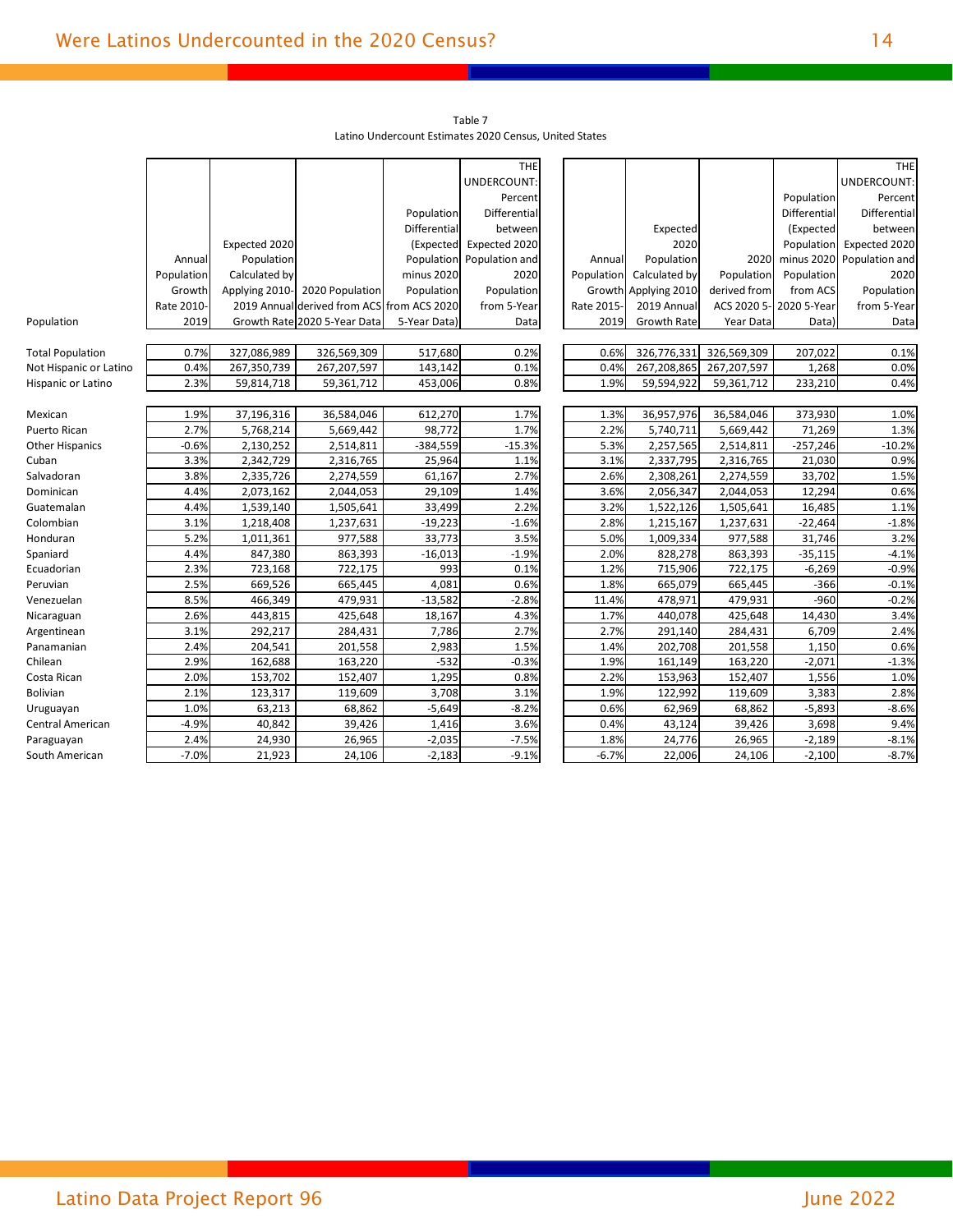| ACS 5-Year Data Files     | 2010      | 2011       | 2012      | 2013      | 2014      | 2015      | 2016                             | 2017      | 2018      | 2019      | 2020      |
|---------------------------|-----------|------------|-----------|-----------|-----------|-----------|----------------------------------|-----------|-----------|-----------|-----------|
|                           |           |            |           |           |           |           |                                  |           |           |           |           |
| Total Population          | 3,772,084 | 3,784,568  | 3,804,655 | 3,824,269 | 3,859,205 | 3,898,572 | 3,917,28<br>U                    | 3,947,117 | 3,959,402 | 3,966,725 | 3,972,398 |
| Not Hispanic or Latino    | 1,957,404 | 1,964,413  | 1,962,775 | 1,960,265 | 1,974,502 | 1,990,557 | 1,999,51                         | 2,010,914 | 2,022,988 | 2,030,503 | 2,048,376 |
| <b>Hispanic or Latino</b> | 1,814,680 | 1,820,155  | 1,841,880 | 1,864,004 | 1,884,703 | 1,908,015 | 1,917,76<br>∞                    | 1,936,203 | 1,936,414 | 1,936,222 | 1,924,022 |
|                           |           |            |           |           |           |           |                                  |           |           |           |           |
| Mexican                   | 1,248,442 | 1,249,441  | 1,255,570 | 1,261,449 | 1,276,694 | 1,287,437 | 1,294,95<br>თ                    | 1,310,767 | 1,304,201 | 1,296,818 | 1,272,844 |
| Salvadoran                | 234,791   | 237,595    | 247,261   | 251,078   | 254,608   | 261,419   | 263,33<br>∞                      | 260,895   | 266,008   | 265,964   | 266,976   |
| Guatemalan                | 141,150   | 147,482    | 157,070   | 164,013   | 166,712   | 169,756   | 172,38:                          | 171,392   | 173,015   | 176,110   | 175,575   |
| Other Hispanics           | 45,589    | 36,082     | 31,575    | 32,524    | 32,810    | 36,829    | 38,32                            | 42,858    | 46,249    | 48,976    | 56,664    |
| Honduran                  | 23,647    | 25,764     | 26,621    | 27,287    | 27,729    | 27,991    | 27,82                            | 26,585    | 25,610    | 27,779    | 28,324    |
| <b>Puerto Rican</b>       | 14,466    | 15,005     | 14,781    | 15,837    | 17,574    | 17,624    | 16,61                            | 17,726    | 17,458    | 16,655    | 18,209    |
| Cuban                     | 14,398    | 14,231     | 14,014    | 13,673    | 13,697    | 13,620    | $\mathbf 4$                      | 14,707    | 15,597    | 15,282    | 16,017    |
| Nicaraguan                | 17,608    | 19,111     | 18,860    | 19,318    | 18,090    | 18,143    | $\frac{14,22}{16,12}$<br>σ٦      | 17,076    | 15,893    | 15,643    | 15,467    |
| Peruvian                  | 15,206    | 15,711     | 15,761    | 15,625    | 14,754    | 15,459    | 15,07<br>ω                       | 15,315    | 14,368    | 13,977    | 13,222    |
| Colombian                 | 8968      | 9,259      | 9,394     | 10,406    | 10,390    | 10,143    | 10,980                           | 11,647    | 11,083    | 12,026    | 12,566    |
| Spaniard                  | 7,488     | 8,534      | 9,839     | 10,252    | 11,011    | 10,365    | 9,42                             | 8,937     | 9,418     | 9,321     | 9,677     |
| <b>Argentinean</b>        | 8,513     | 906'8      | 9,197     | 8798      | 8,584     | 8,434     | 7,886                            | 7,938     | 8,309     | 8,148     | 8,258     |
| Ecuadorian                | 6,259     | 6,749      | 7,261     | 7,469     | 7,093     | 7,336     | 7,11<br>$\overline{\phantom{a}}$ | 626'9     | 6,410     | 6,163     | 6,023     |
| Central American          | 9,475     | ES6'9      | 5,258     | 5,603     | 5,276     | 5,267     | 5,15                             | 5,261     | 4,611     | 4,926     | 4,671     |
| Chilean                   | 4,879     | 4,934      | 4,549     | 5,257     | 5,419     | 4,383     | 4,22                             | 4,241     | 3,902     | 3,962     | 3,990     |
| Costa Rican               | 2,652     | 2,939      | 2,809     | 2,706     | 2,575     | 2,475     | 2,63                             | 3,141     | 3,432     | 3,594     | 3,803     |
| Venezuelan                | 1,399     | 1,651      | 1,653     | 1,974     | 1,953     | 2,176     | 2,15<br>4                        | 1,855     | 1,748     | 2,176     | 2,504     |
| Bolivian                  | 3,771     | 3,658      | 3,911     | 3,620     | 2,973     | 2,318     | 2,74.                            | 2,788     | 2,860     | 2,500     | 2,413     |
| Dominican                 | 1,527     | 1,538      | 1,650     | 1,978     | 2,038     | 2,120     | 2,39<br>∞                        | 2,372     | 2,279     | 2,205     | 2,383     |
| Panamanian                | 1,890     | 1,833      | 1,894     | 1821      | 2,050     | 2,242     | 2,390                            | 2,400     | 2,488     | 2,525     | 2,377     |
| Unguayan                  | 141       | <b>501</b> | 532       | 564       | 015       | 411       | 42                               | 423       | 695       | E11       | 1,240     |
| South American            | 1,937     | 2,100      | 2,121     | 2,203     | 1,812     | 1,709     | 1,06<br>N                        | 683       | L99       | 723       | 683       |
| Paraguayan                | 164       | 200        | 299       | 369       | 351       | 358       | 324                              | 217       | 239       | 138       | 136       |
|                           |           |            |           |           |           |           |                                  |           |           |           |           |

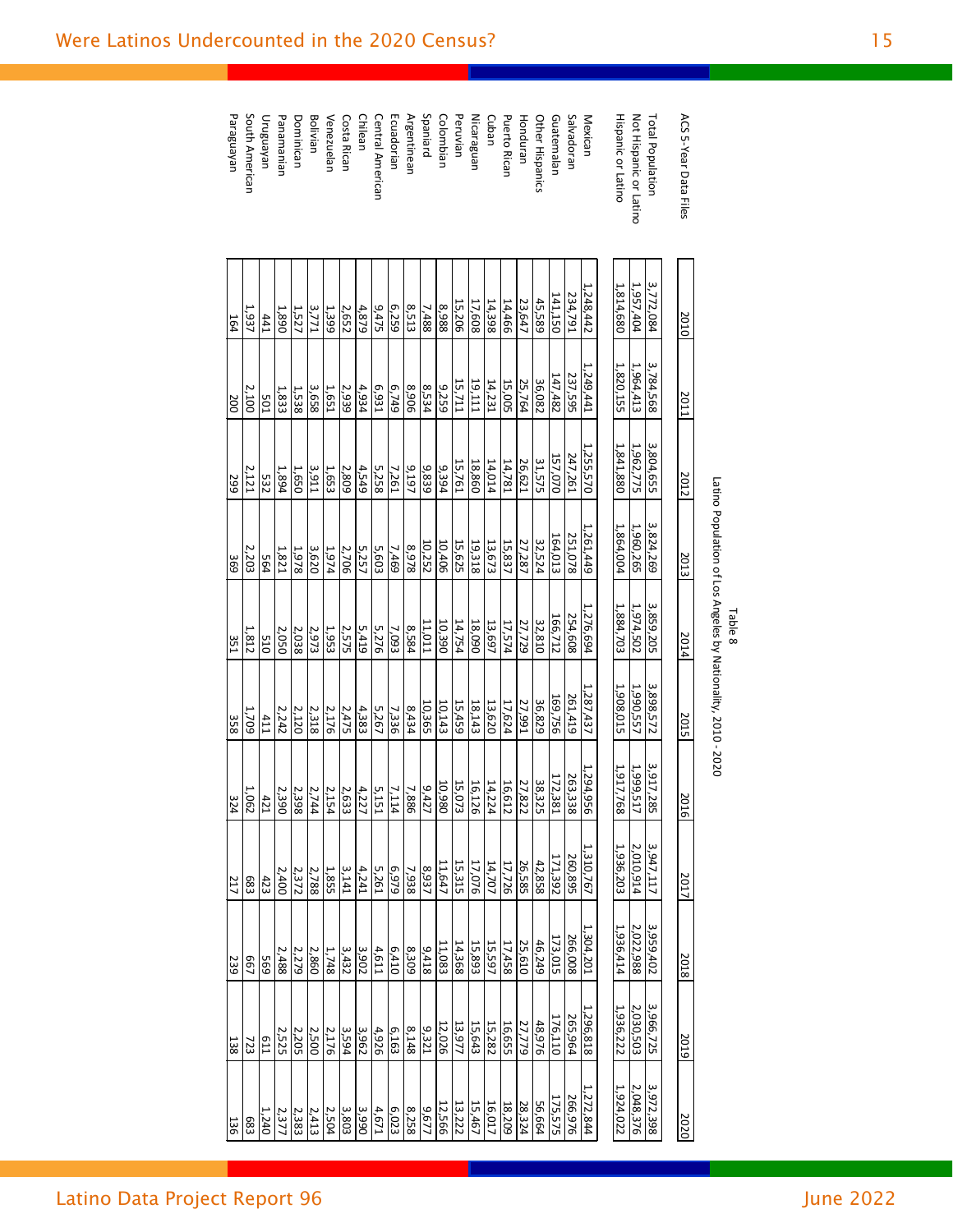|                         |            |                |                                            |              | <b>THE</b>     |            |                      |              |              | THE            |
|-------------------------|------------|----------------|--------------------------------------------|--------------|----------------|------------|----------------------|--------------|--------------|----------------|
|                         |            |                |                                            |              | UNDERCOUNT:    |            |                      |              |              | UNDERCOUNT:    |
|                         |            |                |                                            |              | Percent        |            |                      |              | Population   | Percent        |
|                         |            |                |                                            | Population   | Differential   |            |                      |              | Differential | Differential   |
|                         |            |                |                                            | Differential | between        |            | Expected             |              | (Expected    | between        |
|                         |            | Expected 2020  |                                            | (Expected    | Expected 2020  |            | 2020                 |              | Population   | Expected 2020  |
|                         | Annual     | Population     |                                            | Population   | Population and | Annual     | Population           | 2020         | minus 2020   | Population and |
|                         | Population | Calculated by  |                                            | minus 2020   | 2020           | Population | Calculated by        | Population   | Population   | 2020           |
|                         | Growth     | Applying 2010- | 2020 Population                            | Population   | Population     |            | Growth Applying 2010 | derived from | from ACS     | Population     |
|                         | Rate 2010- |                | 2019 Annual derived from ACS from ACS 2020 |              | from 5-Year    | Rate 2015- | 2019 Annual          | ACS 2020 5-  | 2020 5-Year  | from 5-Year    |
| Population              | 2019       |                | Growth Rate 2020 5-Year Data               | 5-Year Data) | Data           | 2019       | Growth Rate          | Year Data    | Data)        | Data           |
|                         |            |                |                                            |              |                |            |                      |              |              |                |
| <b>Total Population</b> | 0.6%       | 3,988,962      | 3,972,398                                  | 16,564       | 0.4%           | 0.4%       | 3,983,949            | 3,972,398    | 11,551       | 0.3%           |
| Not Hispanic or Latino  | 0.4%       | 2,038,792      | 2,048,376                                  | $-9,584$     | $-0.5%$        | 0.5%       | 2,040,614            | 2,048,376    | $-7,762$     | $-0.4%$        |
| Hispanic or Latino      | 0.7%       | 1,950,220      | 1,924,022                                  | 26,198       | 1.4%           | 0.4%       | 1,943,339            | 1,924,022    | 19,317       | 1.0%           |
|                         |            |                |                                            |              |                |            |                      |              |              |                |
| Mexican                 | 0.4%       | 1,302,308      | 1,272,844                                  | 29,464       | 2.3%           | 0.2%       | 1,299,174            | 1,272,844    | 26,330       | 2.1%           |
| Salvadoran              | 1.4%       | 269,674        | 266,976                                    | 2,698        | 1.0%           | 0.4%       | 267,113              | 266,976      | 137          | 0.1%           |
| Guatemalan              | 2.5%       | 180,494        | 175,575                                    | 4,919        | 2.8%           | 0.9%       | 177,735              | 175,575      | 2,160        | 1.2%           |
| <b>Other Hispanics</b>  | 0.8%       | 49,368         | 56,664                                     | $-7,296$     | $-12.9%$       | 7.4%       | 52,593               | 56,664       | $-4,071$     | $-7.2%$        |
| Honduran                | 1.8%       | 28,281         | 28,324                                     | $-43$        | $-0.2%$        | $-0.2%$    | 27,726               | 28,324       | $-598$       | $-2.1%$        |
| Puerto Rican            | 1.6%       | 16,918         | 18,209                                     | $-1,291$     | $-7.1%$        | $-1.4%$    | 16,421               | 18,209       | $-1,788$     | $-9.8%$        |
| Cuban                   | 0.7%       | 15,384         | 16,017                                     | $-633$       | $-4.0%$        | 2.9%       | 15,728               | 16,017       | $-289$       | $-1.8%$        |
| Nicaraguan              | $-1.3%$    | 15,439         | 15,467                                     | $-28$        | $-0.2%$        | $-3.6%$    | 15,074               | 15,467       | $-393$       | $-2.5%$        |
| Peruvian                | $-0.9%$    | 13,847         | 13,222                                     | 625          | 4.7%           | $-2.5%$    | 13,629               | 13,222       | 407          | 3.1%           |
| Colombian               | 3.3%       | 12,421         | 12,566                                     | $-145$       | $-1.2%$        | 4.3%       | 12,549               | 12,566       | $-17$        | $-0.1%$        |
| Spaniard                | 2.5%       | 9,551          | 9,677                                      | $-126$       | $-1.3%$        | $-2.6%$    | 9,077                | 9,677        | $-600$       | $-6.2%$        |
| Argentinean             | $-0.5%$    | 8,108          | 8,258                                      | $-150$       | $-1.8%$        | $-0.9%$    | 8,078                | 8,258        | $-180$       | $-2.2%$        |
| Ecuadorian              | $-0.2%$    | 6,152          | 6,023                                      | 129          | 2.1%           | $-4.3%$    | 5,900                | 6,023        | $-123$       | $-2.0%$        |
| Central American        | $-7.0%$    | 4,581          | 4,671                                      | $-90$        | $-1.9%$        | $-1.7%$    | 4,844                | 4,671        | 173          | 3.7%           |
| Chilean                 | $-2.3%$    | 3,871          | 3,990                                      | $-119$       | $-3.0%$        | $-2.5%$    | 3,863                | 3,990        | $-127$       | $-3.2%$        |
| Costa Rican             | 3.4%       | 3,717          | 3,803                                      | $-86$        | $-2.2%$        | 9.8%       | 3,945                | 3,803        | 142          | 3.7%           |
| Venezuelan              | 5.0%       | 2,285          | 2,504                                      | $-219$       | $-8.7%$        | 0.0%       | 2,176                | 2,504        | $-328$       | $-13.1%$       |
| <b>Bolivian</b>         | $-4.5%$    | 2,388          | 2,413                                      | $-25$        | $-1.0%$        | 1.9%       | 2,548                | 2,413        | 135          | 5.6%           |
| Dominican               | 4.2%       | 2,297          | 2,383                                      | $-86$        | $-3.6%$        | 1.0%       | 2,227                | 2,383        | $-156$       | $-6.6%$        |
| Panamanian              | 3.3%       | 2,608          | 2,377                                      | 231          | 9.7%           | 3.0%       | 2,601                | 2,377        | 224          | 9.4%           |
| Uruguayan               | 3.7%       | 634            | 1,240                                      | $-606$       | $-48.9%$       | 10.4%      | 675                  | 1,240        | $-565$       | $-45.6%$       |
| South American          | $-10.4%$   | 648            | 683                                        | $-35$        | $-5.1%$        | $-19.4%$   | 583                  | 683          | $-100$       | $-14.6%$       |
| Paraguayan              | $-1.9%$    | 135            | 136                                        | $-1$         | $-0.5%$        | $-21.2%$   | 109                  | 136          | $-27$        | $-20.0%$       |

Table 9 Latino Undercount Estimates 2020 Census, Los Angeles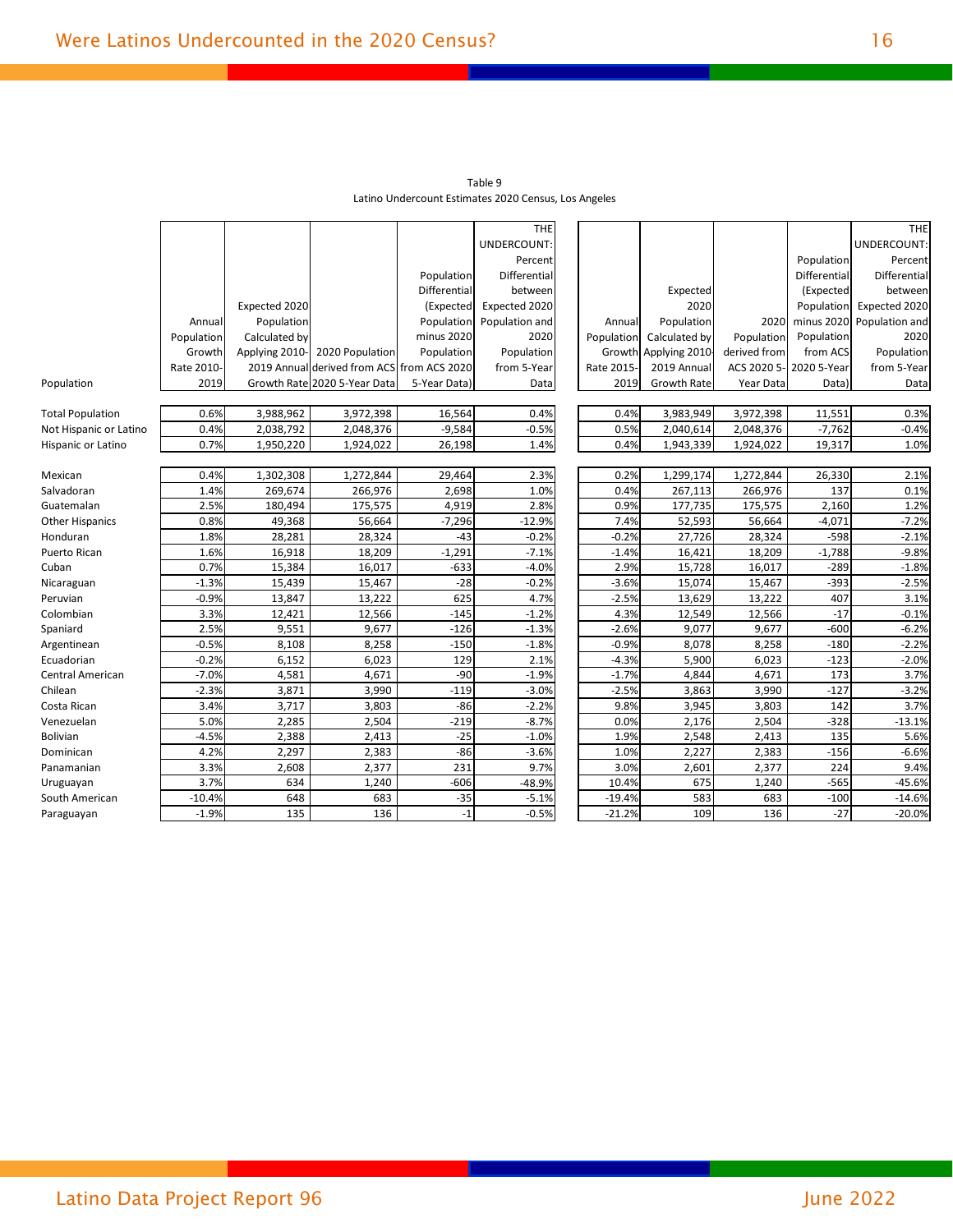| ACS 5-Year Data Files     | 2010      | 2011      | 2012      | 2013      | 2014      | 2015      | 2016           | 2017      | 2018                | 2019      | 2020              |
|---------------------------|-----------|-----------|-----------|-----------|-----------|-----------|----------------|-----------|---------------------|-----------|-------------------|
|                           |           |           |           |           |           |           |                |           |                     |           |                   |
| Total Population          | 8,078,496 | 8,127,779 | 8,198,393 | 8,266,899 | 8,354,195 | 8,428,145 | 8,463,27<br>ω  | 8,561,127 | 8,444,004           | 8,418,843 | 8,379,214         |
| Not Hispanic or Latino    | 5,795,601 | 5,818,718 | 5,854,981 | 5,895,800 | 5,946,446 | 5,990,733 | 6,004,87<br>74 | 6,069,222 | 5,987,062           | 5,971,184 | 5,955,715         |
| <b>Hispanic or Latino</b> | 2,282,895 | 2,309,061 | 2,343,412 | 2,371,099 | 2,407,749 | 2,437,412 | 2,458,39<br>Ğ  | 2,491,905 | 2,456,942           | 2,447,659 | 2,423,499         |
|                           |           |           |           |           |           |           |                |           |                     |           |                   |
| Dominican                 | 572,557   | 582,846   | 604,444   | 631,287   | 650,311   | 672,559   | 694,796        | 712,779   | 699,246             | 703,960   | 706,979           |
| <b>Puerto Rican</b>       | 762,148   | 765,370   | 751,500   | 737,610   | 731,353   | 721,886   | 706,65<br>نت   | 712,548   | 693,418             | 679,328   | 666,330           |
| Mexican                   | 292,597   | 300,105   | 311,527   | 318,852   | 332,029   | 338,534   | 346,90<br>ळ    | 344,871   | $\frac{340,423}{2}$ | 331,835   | 314,269           |
| Ecuadorian                | 180,662   | 188,897   | 193,539   | 195,987   | 198,671   | 200,781   | 198,235        | 198,704   | 193,800             | 190,901   | 189,481           |
| Colombian                 | 101,882   | 92,976    | 101,858   | 102,010   | 98,594    | 98,820    | 102,457        | 102,594   | 104, 110            | 104,497   | 104,231           |
| Other Hispanic            | 74,480    | 66,733    | 61,773    | 61,589    | 099'59    | 70,606    | 72,999         | 78,253    | 86,850              | 99,196    | 102,528           |
| Salvadoran                | 41,228    | 42,735    | 47,028    | 48,708    | 49,117    | 48,366    | 48,030         | 49,574    | 49,669              | 50,915    | 52,948            |
| Honduran                  | 44,550    | 46,257    | 48,478    | 47,353    | 50,183    | 49,761    | 52,64<br>4     | 52,904    | 51,559              | 51,352    | 50,121            |
| Guatemalan                | 26,814    | 26,262    | 29,343    | 30,548    | 34,461    | 37,769    | 38,854         | 38,707    | 38,661              | 40,616    | 39,272            |
| Cuban                     | 39,550    | 40,300    | 39,646    | 39,717    | 38,483    | 39,478    | 39,81<br>⊣     | 39,092    | 39,063              | 38,674    | 38,376            |
| Peruvian                  | 39,579    | 39,385    | 11,471    | 41,168    | 41,165    | 40,048    | 38,903         | 40,142    | 38,452              | 39,354    | 37,566            |
| Spaniard                  | 16,734    | 18,817    | 20,244    | 21,016    | 22,300    | 23,219    | 25,122         | 25,100    | 24,833              | 26,334    | 27,088            |
| Panamanian                | 23,817    | 23,818    | 24,642    | 24,124    | 24,850    | 24,372    | 23,721         | 24,390    | 24,381              | 22,040    | 20,579            |
| <b>Argentinean</b>        | 14,450    | 15,059    | 15,216    | 15,648    | 16,257    | 15,998    | 15,538         | 16,369    | 16,975              | 16,705    | 17,280            |
| Venezuelan                | 2,982     | 10,787    | 11,447    | 12,118    | 12,324    | 12,418    | 12,192         | 12,451    | 14,011              | 14,180    | 13,723            |
| Nicaraguan                | 10,066    | 10,278    | 10,377    | 10,409    | 10,078    | 10,941    | 10,844         | 12,459    | 12,787              | 13,608    | 13,263            |
| Chilean                   | 7,005     | 7,794     | 7,977     | 9,519     | 596'8     | 2,907     | 8,178          | 7,806     | 6,871               | 7,297     | 8,151             |
| Costa Rican               | 6239      | 6,765     | 7,330     | 7,317     | 7,016     | 8,271     | 8,340          | 7,904     | 7,435               | 8,052     | $\frac{7,214}{ }$ |
| Paraguayan                | 2,972     | 2,661     | 2,585     | 2,775     | 3,020     | 2,977     | 3,483          | 3,530     | 3,652               | 3,827     | 3,599             |
| Bolivian                  | 5,438     | 5,316     | 4,651     | 4,968     | 4,479     | 4,295     | 4,309          | 4,654     | 4,027               | 4,123     | $\frac{3,401}{2}$ |
| Unguayan                  | 2,659     | 3,203     | 2,959     | 3,458     | 3,695     | 3,325     | 2,924          | 3,276     | 2,846               | 2,557     | 3,028             |
| South American            | 5,133     | 3,855     | 3,192     | 3,089     | 2,870     | 2,400     | 2,61<br>ದ      | 2,747     | 2,344               | 2,717     | 2,583             |
| Central American          | 2,353     | 2,842     | 2,185     | 1,829     | 1,868     | 1,681     | 839            | 1,051     | 1,529               | 1,591     | 1,489             |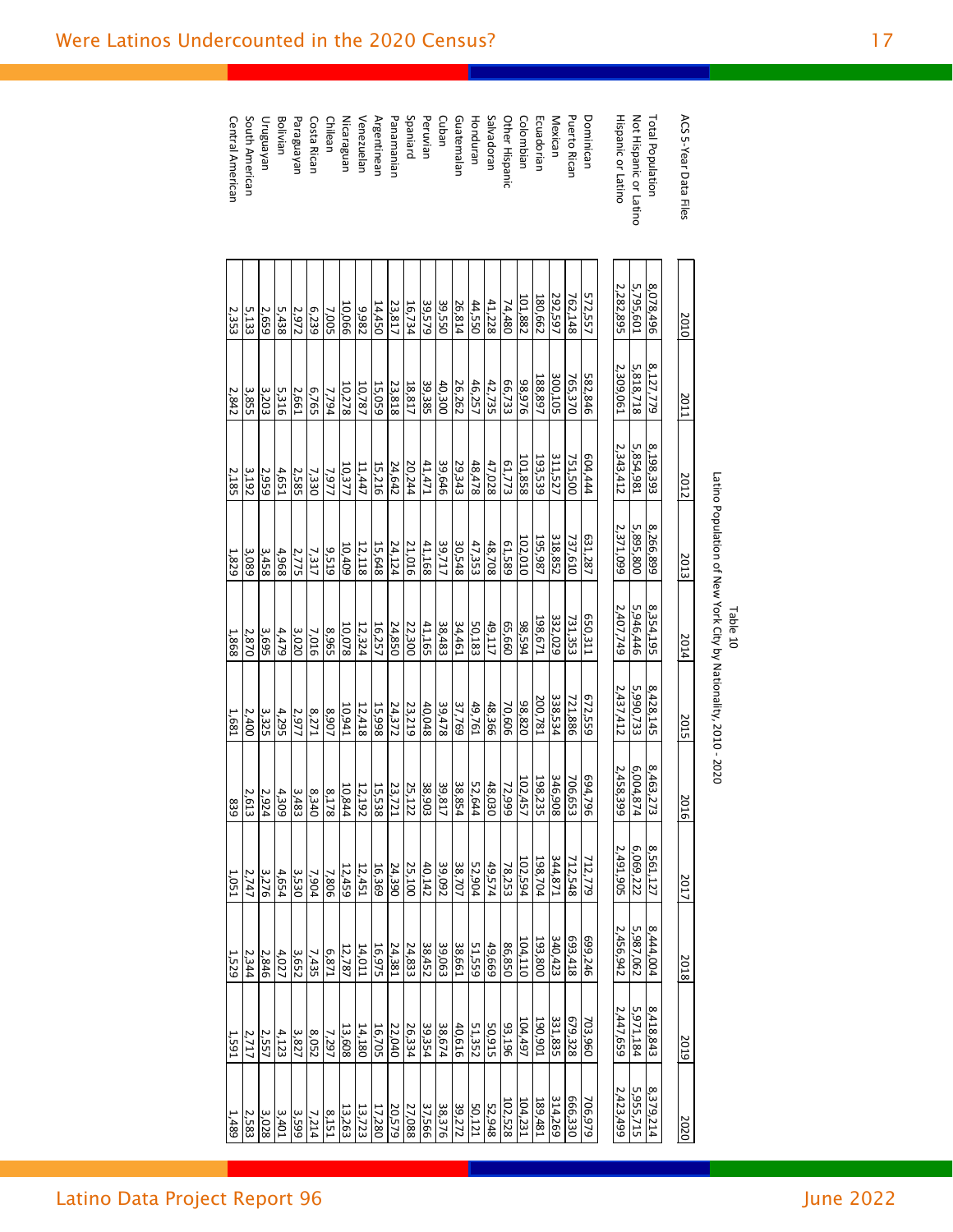|                         |                    |                |                                            |              | <b>THE</b>     |            |                      |                         |              | <b>THE</b>          |
|-------------------------|--------------------|----------------|--------------------------------------------|--------------|----------------|------------|----------------------|-------------------------|--------------|---------------------|
|                         |                    |                |                                            |              | UNDERCOUNT:    |            |                      |                         |              | UNDERCOUNT:         |
|                         |                    |                |                                            |              | Percent        |            |                      |                         | Population   | Percent             |
|                         |                    |                |                                            | Population   | Differential   |            |                      |                         | Differential | <b>Differential</b> |
|                         |                    |                |                                            | Differential | between        |            | Expected             |                         | (Expected    | between             |
|                         |                    | Expected 2020  |                                            | (Expected    | Expected 2020  |            | 2020                 |                         | Population   | Expected 2020       |
|                         |                    | Population     |                                            | Population   | Population and | Annual     | Population           | 2020                    | minus 2020   | Population and      |
|                         | Annual             | Calculated by  |                                            | minus 2020   | 2020           | Population | Calculated by        | Population              | Population   | 2020                |
|                         | Population         | Applying 2010- | 2020 Population                            | Population   | Population     |            | Growth Applying 2010 | derived from            | from ACS     | Population          |
|                         | <b>Growth Rate</b> |                | 2019 Annual derived from ACS from ACS 2020 |              | from 5-Year    | Rate 2015- | 2019 Annual          | ACS 2020 5- 2020 5-Year |              | from 5-Year         |
| Population              | 2010-2019          |                | Growth Rate 2020 5-Year Data               | 5-Year Data) | Data           | 2019       | <b>Growth Rate</b>   | Year Data               | Data)        | Data                |
|                         |                    |                |                                            |              |                |            |                      |                         |              |                     |
| <b>Total Population</b> | 0.5%               | 8,457,534      | 8,379,214                                  | 78,320       | 0.9%           | 0.0%       | 8,416,519            | 8,379,214               | 37,305       | 0.4%                |
| Not Hispanic or Latino  | 0.3%               | 5,991,019      | 5,955,715                                  | 35,304       | 0.6%           | $-0.1%$    | 5,966,307            | 5,955,715               | 10,592       | 0.2%                |
| Hispanic or Latino      | 0.8%               | 2,466,685      | 2,423,499                                  | 43,186       | 1.8%           | 0.1%       | 2,450,227            | 2,423,499               | 26,728       | 1.1%                |
|                         |                    |                |                                            |              |                |            |                      |                         |              |                     |
| Dominican               | 2.3%               | 720,307        | 706,979                                    | 13,328       | 1.9%           | 1.1%       | 712,037              | 706,979                 | 5,058        | 0.7%                |
| Puerto Rican            | $-1.3%$            | 670,700        | 666,330                                    | 4,370        | 0.7%           | $-1.5%$    | 669,086              | 666,330                 | 2,756        | 0.4%                |
| Mexican                 | 1.4%               | 336,507        | 314,269                                    | 22,238       | 7.1%           | $-0.5%$    | 330,181              | 314,269                 | 15,912       | 5.1%                |
| Ecuadorian              | 0.6%               | 192,074        | 189,481                                    | 2,593        | 1.4%           | $-1.3%$    | 188,508              | 189,481                 | $-973$       | $-0.5%$             |
| Colombian               | 0.3%               | 104,792        | 104,231                                    | 561          | 0.5%           | 1.4%       | 105,966              | 104,231                 | 1,735        | 1.7%                |
| Other Hispanic          | 2.5%               | 95,547         | 102,528                                    | $-6,981$     | $-6.8%$        | 7.2%       | 99,893               | 102,528                 | $-2,635$     | $-2.6%$             |
| Salvadoran              | 2.4%               | 52,123         | 52,948                                     | $-825$       | $-1.6%$        | 1.3%       | 51,573               | 52,948                  | $-1,375$     | $-2.6%$             |
| Honduran                | 1.6%               | 52,169         | 50,121                                     | 2,048        | 4.1%           | 0.8%       | 51,758               | 50,121                  | 1,637        | 3.3%                |
| Guatemalan              | 4.7%               | 42,534         | 39,272                                     | 3,262        | 8.3%           | 1.8%       | 41,361               | 39,272                  | 2,089        | 5.3%                |
| Cuban                   | $-0.2%$            | 38,578         | 38,376                                     | 202          | 0.5%           | $-0.5%$    | 38,476               | 38,376                  | 100          | 0.3%                |
| Peruvian                | $-0.1%$            | 39,329         | 37,566                                     | 1,763        | 4.7%           | $-0.4%$    | 39,182               | 37,566                  | 1,616        | 4.3%                |
| Spaniard                | 5.2%               | 27,695         | 27,088                                     | 607          | 2.2%           | 3.2%       | 27,176               | 27,088                  | 88           | 0.3%                |
| Panamanian              | $-0.9%$            | 21,851         | 20,579                                     | 1,272        | 6.2%           | $-2.5%$    | 21,493               | 20,579                  | 914          | 4.4%                |
| Argentinean             | 1.6%               | 16,976         | 17,280                                     | $-304$       | $-1.8%$        | 1.1%       | 16,887               | 17,280                  | $-393$       | $-2.3%$             |
| Venezuelan              | 4.0%               | 14,744         | 13,723                                     | 1,021        | 7.4%           | 3.4%       | 14,658               | 13,723                  | 935          | 6.8%                |
| Nicaraguan              | 3.4%               | 14,072         | 13,263                                     | 809          | 6.1%           | 5.6%       | 14,371               | 13,263                  | 1,108        | 8.4%                |
| Chilean                 | 0.5%               | 7,330          | 8,151                                      | $-821$       | $-10.1%$       | $-4.9%$    | 6,942                | 8,151                   | $-1,209$     | $-14.8%$            |
| Costa Rican             | 2.9%               | 8,283          | 7,214                                      | 1,069        | 14.8%          | $-0.7%$    | 7,998                | 7,214                   | 784          | 10.9%               |
| Paraguayan              | 2.8%               | 3,936          | 3,599                                      | 337          | 9.4%           | 6.5%       | 4,075                | 3,599                   | 476          | 13.2%               |
| Bolivian                | $-3.0%$            | 3,998          | 3,401                                      | 597          | 17.6%          | $-1.0%$    | 4,081                | 3,401                   | 680          | 20.0%               |
| Uruguayan               | $-0.4%$            | 2,546          | 3,028                                      | $-482$       | $-15.9%$       | $-6.4%$    | 2,395                | 3,028                   | $-633$       | $-20.9%$            |
| South American          | $-6.8%$            | 2,532          | 2,583                                      | $-51$        | $-2.0%$        | 3.2%       | 2,803                | 2,583                   | 220          | 8.5%                |
| Central American        | $-4.3%$            | 1,523          | 1,489                                      | 34           | 2.3%           | $-1.4%$    | 1,569                | 1,489                   | 80           | 5.4%                |

Table 11 Latino Undercount Estimates 2020 Census, New York City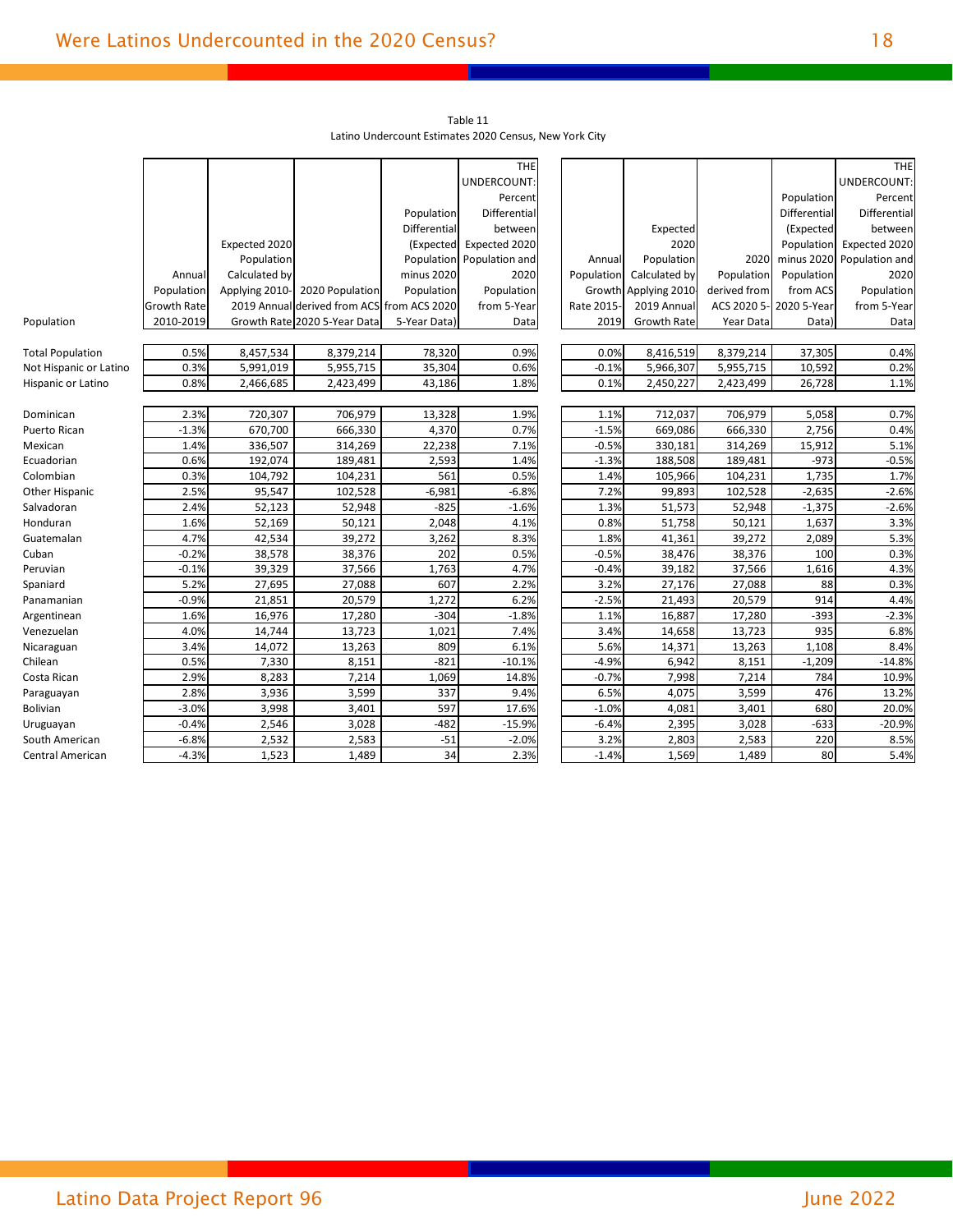|                                            |                    |                    |                    |                    | Latino Population of Miami by Nationality, 2010 - 2020<br>Table 12 |                    |                            |                    |                    |                                |                    |
|--------------------------------------------|--------------------|--------------------|--------------------|--------------------|--------------------------------------------------------------------|--------------------|----------------------------|--------------------|--------------------|--------------------------------|--------------------|
| ACS 5-Year Data Files                      | 2010               | 2011               | 2012               | 2013               | 2014                                                               | 2015               | 201<br>$\overline{\sigma}$ | 2017               | 2018               | 2019                           | 2020               |
|                                            |                    |                    |                    |                    |                                                                    |                    |                            |                    |                    |                                |                    |
| Total Population<br>Not Hispanic or Latino | 401,086<br>118,284 | 406,454<br>120,624 | 411,432<br>122,723 | 417,354<br>124,626 | 425,175<br>124,571                                                 | 433,242<br>126,286 | 440,828<br>125,378         | 451,351<br>124,335 | 459,020<br>124,721 | $\frac{461,698}{x}$<br>124,648 | 467,837<br>127,581 |
| <b>Hispanic or Latino</b>                  | 282,802            | 285,830            | 288,709            | 292,728            | 300,604                                                            | 306,956            | 315,450                    | 327,016            | 334,299            | 337,050                        | 340,256            |
|                                            |                    |                    |                    |                    |                                                                    |                    |                            |                    |                    |                                |                    |
| Cuban                                      | 138,163            | 140,684            | 142,602            | 142,275            | 148,094                                                            | 150,755            | 154,162                    | 158,811            | 160,834            | L57,359                        | 155,653            |
| Honduran                                   | 28,322             | 28,848             | 28,753             | 28,444             | 28,275                                                             | 26,668             | 29,408                     | 31,005             | 31,909             | 33,644                         | 34,113             |
| Nicaraguan                                 | 30,797             | 29,985             | 28,833             | 30,070             | 30,426                                                             | 31,999             | 31,774                     | 34,189             | 34,900             | 32,965                         | 31,906             |
| Colombian                                  | 12,022             | $\frac{12,530}{2}$ | 13,727             | 13,872             | $\frac{15,304}{2}$                                                 | $\frac{16,410}{2}$ | 16,568                     | $\frac{15,743}{ }$ | $\frac{16,758}{ }$ | 18,517                         | 18,514             |
| Venezuelan                                 | 6,371              | 7,143              | 7,803              | 7,256              | 100'8                                                              | 8,074              | 8,927                      | 9,818              | 11,477             | 13,280                         | 16,619             |
| <b>Puerto Rican</b>                        | 13,422             | 13,390             | 12,383             | 13,893             | 14,386                                                             | 14,575             | 15,080                     | 15,511             | 15,392             | 15,691                         | 16,161             |
| Dominican                                  | 9,615              | 10,846             | 11,473             | 12,114             | 12,631                                                             | 13,163             | 12,62                      | 12,333             | 12,078             | 12,080                         | 11,273             |
| Mexican                                    | 6,587              | 7,137              | 7,400              | 7,381              | 7,720                                                              | 7,934              | 7,69<br>U                  | 8,104              | 8,721              | 9,258                          | 9,398              |
| Other Hispanic                             | 6,622              | 5,006              | 4,202              | 4,336              | 3,656                                                              | 3,712              |                            | 5,629              | 6,007              | 6,624                          | 8,613              |
| Argentinean                                | 960'9              | 6,314              | 6,448              | 6,375              | 5,491                                                              | 6,007              | $\frac{4,811}{6,279}$      | 6,890              | 7,376              | 8,450                          | 7,824              |
| Salvadoran                                 | 4,205              | 3,888              | 4,152              | 4,259              | 3,649                                                              | 3,873              | $rac{4,090}{ }$            | $\frac{4,233}{2}$  | 4,687              | 5,192                          | <b>666'S</b>       |
| Peruvian                                   | 5,150              | 4,806              | 5,188              | 5,162              | 5,448                                                              | 5,833              | 5,676                      | 5,642              | 5,437              | 5,439                          | 5,786              |
| Guatemalan                                 | 5,490              | 4,671              | 4,680              | 5,601              | 5,336                                                              | 4,952              | 5,204                      | 5,114              | 4,533              | 4,370                          | 4,962              |
| Spaniard                                   | 1,287              | 1,395              | 1,856              | 2,148              | 2,529                                                              | 2,718              | 3,297                      | 3,676              | 3,664              | 4,293                          | 4,336              |
| Ecuadorian                                 | 2,115              | 2,483              | 2,969              | 3,500              | 3,707                                                              | 3,830              | 4,006                      | 3,749              | 3,671              | 3,221                          | 2,935              |
| Chilean                                    | 1,416              | 1,688              | 1,838              | 1,692              | 1,722                                                              | 1,817              |                            | 1,963              | 2,041              | $\frac{2,159}{ }$              | 2,343              |
| Uruguayan                                  | 1,255              | 1,275              | 1,141              | 1,094              | 1,256                                                              | 1,357              | $\frac{1,550}{1,223}$      | 1,396              | 1,733              | 1,439                          | 1,320              |
| Costa Rican                                | 1,451              | 1,355              | 1,286              | $\frac{1,031}{1}$  | 727                                                                | 296                | 1,108                      | 1,193              | 1,181              | $\frac{1,296}{ }$              | 676                |
| Panamanian                                 | 1,233              | 1,112              | 1,009              | 1,176              | 1,082                                                              | 1,234              | 1,203                      | 1,314              | 1,176              | 1,144                          | 272                |
| Bolivian                                   | 859                | 837                | 597                | 569                | <b>E83</b>                                                         | E32                | $\frac{4}{3}$              | 375                | 429                | 411                            | 321                |
| Paraguayan                                 | 88                 | 111                | <b>102</b>         | 136                | 316                                                                | 292                | <b>265</b>                 | 287                | 260                | $\overline{182}$               | 321                |
| South American                             | 178                | 97                 |                    |                    |                                                                    |                    |                            | $\overline{8}$     | 17                 | 18                             | 22                 |
| Central American                           | 259                | 259                | 267                | 218                | $\frac{167}{2}$                                                    | <b>159</b>         | 69                         | 23                 | 18                 | 18                             | 91                 |

Latino Data Project Report 96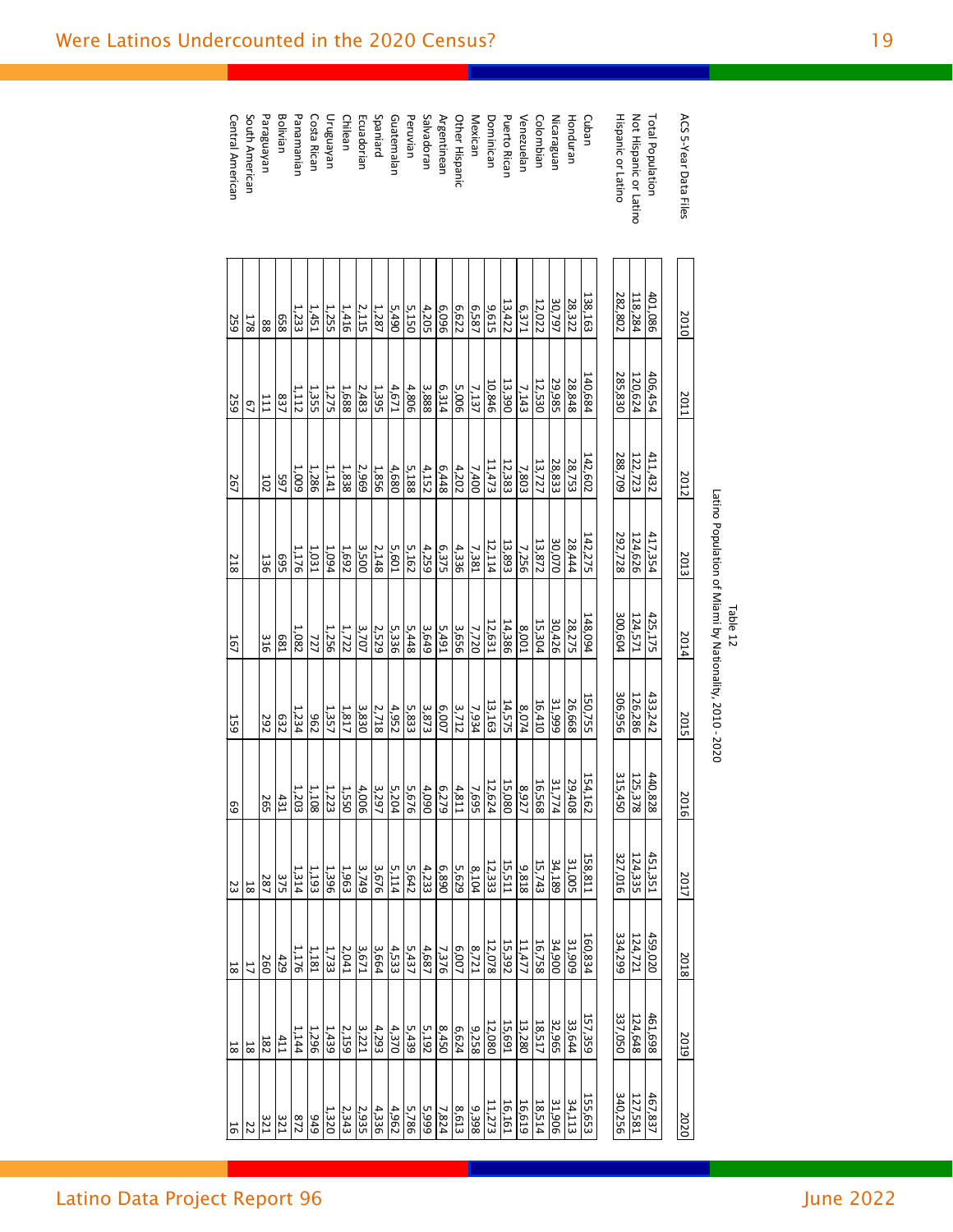|                         |            |                |                                            |              | Table 13<br>Latino Undercount Estimates 2020 Census, Miami |            |                    |              |              |                |
|-------------------------|------------|----------------|--------------------------------------------|--------------|------------------------------------------------------------|------------|--------------------|--------------|--------------|----------------|
|                         |            |                |                                            |              |                                                            |            |                    |              |              |                |
|                         |            |                |                                            |              | <b>THE</b>                                                 |            |                    |              |              | THE            |
|                         |            |                |                                            |              | UNDERCOUNT:                                                |            |                    |              |              | UNDERCOUNT:    |
|                         |            |                |                                            |              | Percent                                                    |            |                    |              | Population   | Percent        |
|                         |            |                |                                            | Population   | Differential                                               |            |                    |              | Differential | Differential   |
|                         |            |                |                                            | Differential | between                                                    |            | Expected           |              | (Expected    | between        |
|                         |            | Expected 2020  |                                            | (Expected    | Expected 2020                                              |            | 2020               |              | Population   | Expected 2020  |
|                         | Annual     | Population     |                                            | Population   | Population and                                             | Annual     | Population         | 2020         | minus 2020   | Population and |
|                         | Population | Calculated by  |                                            | minus 2020   | 2020                                                       | Population | Calculated by      | Population   | Population   | 2020           |
|                         | Growth     | Applying 2010- | 2020 Population                            | Population   | Population                                                 | Growth     | Applying 2010      | derived from | from ACS     | Population     |
|                         | Rate 2010- |                | 2019 Annual derived from ACS from ACS 2020 |              | from 5-Year                                                | Rate 2015  | 2019 Annual        | ACS 2020 5-  | 2020 5-Year  | from 5-Year    |
| Population              | 2019       |                | Growth Rate 2020 5-Year Data               | 5-Year Data) | Data                                                       | 2019       | <b>Growth Rate</b> | Year Data    | Data)        | Data           |
|                         |            |                |                                            |              |                                                            |            |                    |              |              |                |
| <b>Total Population</b> | 1.6%       | 468,974        | 467,837                                    | 1,137        | 0.2%                                                       | 1.6%       | 469,099            | 127,581      | 1,262        | 0.3%           |
| Not Hispanic or Latino  | 0.6%       | 125,376        | 127,581                                    | $-2,205$     | $-1.7%$                                                    | $-0.3%$    | 124,242            | 127,581      | $-3,339$     | $-2.6%$        |
| Hispanic or Latino      | 2.0%       | 343,686        | 340,256                                    | 3,430        | 1.0%                                                       | 2.4%       | 345,024            | 340,256      | 4,768        | 1.4%           |
|                         |            |                |                                            |              |                                                            |            |                    |              |              |                |
| Cuban                   | 1.5%       | 159,650        | 155,653                                    | 3,997        | 2.6%                                                       | 1.1%       | 159,055            | 155,653      | 3,402        | 2.2%           |
| Honduran                | 1.9%       | 34,294         | 34,113                                     | 181          | 0.5%                                                       | 6.0%       | 35,656             | 34,113       | 1,543        | 4.5%           |
| Nicaraguan              | 0.8%       | 33,215         | 31,906                                     | 1,309        | 4.1%                                                       | 0.7%       | 33,211             | 31,906       | 1,305        | 4.1%           |
| Colombian               | 4.9%       | 19,427         | 18,514                                     | 913          | 4.9%                                                       | 3.1%       | 19,085             | 18,514       | 571          | 3.1%           |
| Venezuelan              | 8.5%       | 14,409         | 16,619                                     | $-2,210$     | $-13.3%$                                                   | 13.2%      | 15,039             | 16,619       | $-1,580$     | $-9.5%$        |
| Puerto Rican            | 1.8%       | 15,966         | 16,161                                     | $-195$       | $-1.2%$                                                    | 1.9%       | 15,983             | 16,161       | $-178$       | $-1.1%$        |
| Dominican               | 2.6%       | 12,390         | 11,273                                     | 1,117        | 9.9%                                                       | $-2.1%$    | 11,823             | 11,273       | 550          | 4.9%           |
| Mexican                 | 3.9%       | 9,615          | 9,398                                      | 217          | 2.3%                                                       | 3.9%       | 9,622              | 9,398        | 224          | 2.4%           |
| Other Hispanic          | 0.0%       | 6,624          | 8,613                                      | $-1,989$     | $-23.1%$                                                   | 15.6%      | 7,656              | 8,613        | $-957$       | $-11.1%$       |
| Argentinean             | 3.7%       | 8,762          | 7,824                                      | 938          | 12.0%                                                      | 8.9%       | 9,203              | 7,824        | 1,379        | 17.6%          |
| Salvadoran              | 2.4%       | 5,315          | 5,999                                      | $-684$       | $-11.4%$                                                   | 7.6%       | 5,587              | 5,999        | $-412$       | $-6.9%$        |
| Peruvian                | 0.6%       | 5,472          | 5,786                                      | $-314$       | $-5.4%$                                                    | $-1.7%$    | 5,345              | 5,786        | $-441$       | $-7.6%$        |
| Guatemalan              | $-2.5%$    | 4,261          | 4,962                                      | $-701$       | $-14.1%$                                                   | $-3.1%$    | 4,236              | 4,962        | $-726$       | $-14.6%$       |
| Spaniard                | 14.3%      | 4,908          | 4,336                                      | 572          | 13.2%                                                      | 12.1%      | 4,813              | 4,336        | 477          | 11.0%          |
| Ecuadorian              | 4.8%       | 3,375          | 2,935                                      | 440          | 15.0%                                                      | $-4.2%$    | 3,085              | 2,935        | 150          | 5.1%           |
| Chilean                 | 4.8%       | 2,263          | 2,343                                      | $-80$        | $-3.4%$                                                    | 4.4%       | 2,254              | 2,343        | $-89$        | $-3.8%$        |
| Uruguayan               | 1.5%       | 1,461          | 1,320                                      | 141          | 10.7%                                                      | 1.5%       | 1,460              | 1,320        | 140          | 10.6%          |
| Costa Rican             | $-1.2%$    | 1,280          | 949                                        | 331          | 34.9%                                                      | 7.7%       | 1,396              | 949          | 447          | 47.1%          |
| Panamanian              | $-0.8%$    | 1,135          | 872                                        | 263          | 30.1%                                                      | $-1.9%$    | 1,123              | 872          | 251          | 28.7%          |
| <b>Bolivian</b>         | $-5.1%$    | 390            | 321                                        | 69           | 21.5%                                                      | $-10.2%$   | 369                | 321          | 48           | 15.0%          |
| Paraguayan              | 8.4%       | 197            | 321                                        | $-124$       | $-38.5%$                                                   | $-11.1%$   | 162                | 321          | $-159$       | $-49.6%$       |
| South American          | $-22.5%$   | 14             | 22                                         | -8           | $-36.6%$                                                   |            |                    | 22           |              |                |
| Central American        | $-25.6%$   | 13             | 16                                         | -3           | $-16.3%$                                                   | $-42.0%$   | 10                 | 16           | $-6$         | $-34.7%$       |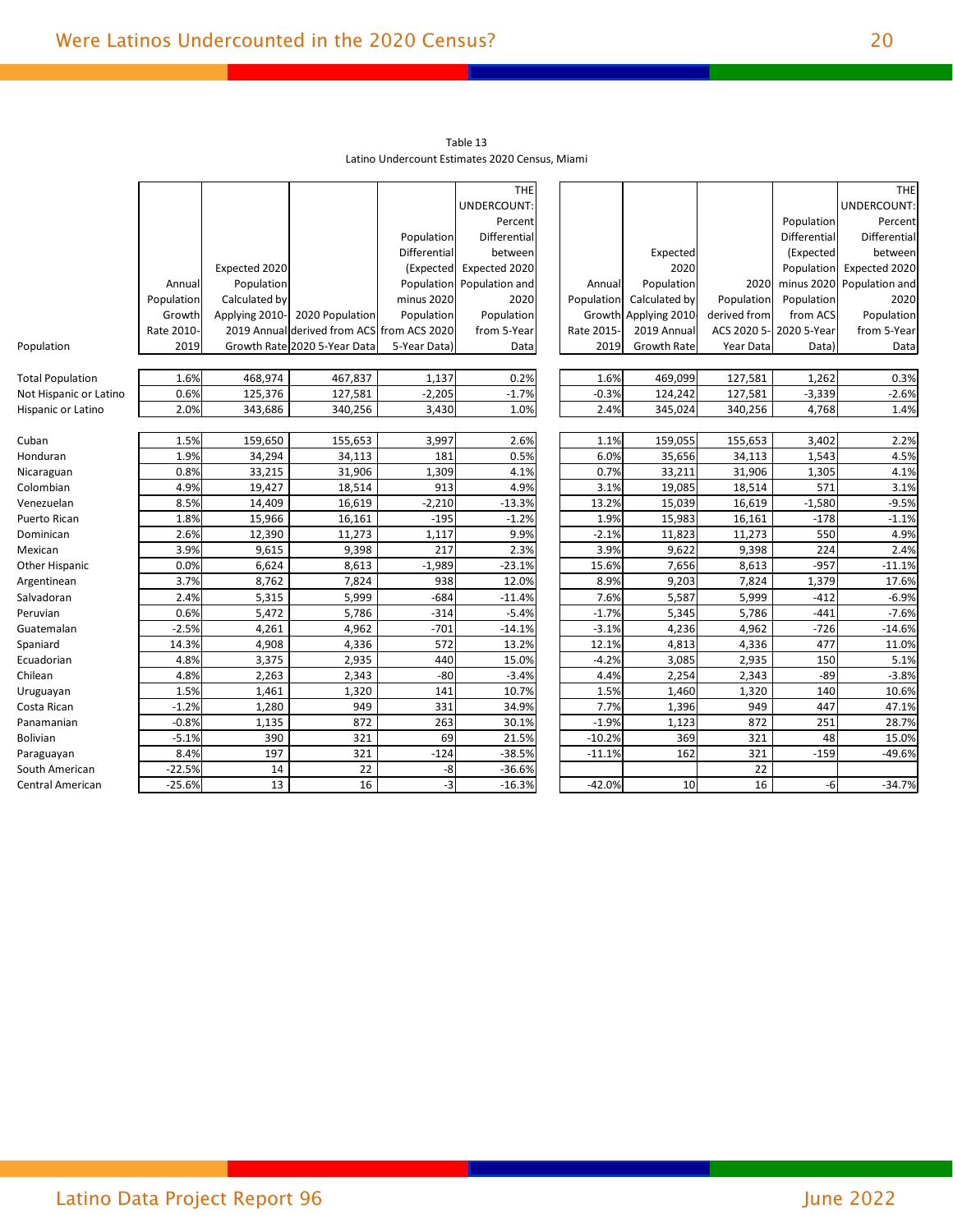| ACS 5-Year Data Files  | 2010       | 2011       | 2012            | 2013            | 2014       | 2015               | 2016            | 2017                                                                                                                                                                                                                                           | 2018                    | 2019                    | 2020                  |
|------------------------|------------|------------|-----------------|-----------------|------------|--------------------|-----------------|------------------------------------------------------------------------------------------------------------------------------------------------------------------------------------------------------------------------------------------------|-------------------------|-------------------------|-----------------------|
| Total Population       | 1,844,018  | 1,860,771  | 1,488,865       | 1,122,771       | 760,682    | 2,217,706          | 2,240,582       | 2,267,336                                                                                                                                                                                                                                      |                         | 2,310,432               | 2,313,238             |
| Not Hispanic or Latino | 1,044,113  | 1,040,666  | 828,454         | 622,543         | 421,305    | 1,244,921          | 1,247,696       | 1,259,087                                                                                                                                                                                                                                      | 2,295,982<br>1,268,289  | 1,271,560               | 1,284,496             |
| Hispanic or Latino     | 802,942    | 823,975    | 663,902         | 502,831         | 341,257    | 972,785            | 992,886         | 1,008,249                                                                                                                                                                                                                                      | 1,027,693               | 1,038,872               | $\frac{1,028,742}{1}$ |
|                        |            |            |                 |                 |            |                    |                 |                                                                                                                                                                                                                                                |                         |                         |                       |
| Mexican                | 610,436    | 627,930    | 504,944         | 380,352         | 256,076    | 722,707            | 733,968         | 733,481                                                                                                                                                                                                                                        | 738,207                 | 734,869                 | 708,739               |
| Salvadoran             | 68,032     | £59'69     | 56,765          | 43,524          | 30,513     | 20,572             | 92,994          | 98,265                                                                                                                                                                                                                                         | 101,466                 | 102,125                 | 100,828               |
| Honduran               | 29,302     | 30,394     | 25,996          | 21,004          | 13,163     | 39,649             | 43,181          | 45,190                                                                                                                                                                                                                                         | 49,573                  |                         | 61,321                |
| Guatemalan             | 24,931     | 24,255     | 20,316          | 15,658          | 10,334     | 27,966             | 29,904          |                                                                                                                                                                                                                                                |                         | $\frac{55,174}{35,236}$ |                       |
| Other Hispanic         | 21,228     | 19,555     | 13,289          | 10,977          | 8,725      | $\frac{22,371}{2}$ | 19,380          | 32,870<br>18,955                                                                                                                                                                                                                               | 35,375<br>19,382        |                         | 35,462<br>28,639      |
| Cuban                  | 6,133      | 6,272      | 4,823           | 3,925           | 2,863      | 10,009             | 13,094          | 16,405                                                                                                                                                                                                                                         |                         | 18,473                  |                       |
| <b>Puerto Rican</b>    | 6,982      | 6,875      | 5,470           | 3,880           | 2,954      | 12,121             | 12,072          | 12,379                                                                                                                                                                                                                                         | $\frac{17,920}{14,029}$ | 14,302                  | 18,993                |
| Colombian              | 10,093     | 10,447     | 7,750           | 5,558           | 3,415      | 12,831             | 12,865          | 13,046                                                                                                                                                                                                                                         | 13,305                  | 13,476                  | 13,065                |
| Venezuelan             | 3,249      | 3,552      | 3,058           | 2,374           | 2,015      | 5,698              | 6,502           |                                                                                                                                                                                                                                                | 8,863                   | 11,269                  |                       |
| Spaniard               | 3,037      | 3,870      | 3,491           | 2,603           | 1,880      | 8,414              | 8,337           |                                                                                                                                                                                                                                                | 8,331                   | 7,821                   |                       |
| Nicaraguan             | 3,557      | 4,044      | 3,207           | 2,367           | 1,951      | 6,180              | 5,899           |                                                                                                                                                                                                                                                |                         | 4,998                   |                       |
| Peruvian               | 2,410      | 2,686      | 2,516           | 1,671           | 893        | 2,946              | 3,080           | $\begin{array}{c c c c c} & 1 & 0 & 0 & 0 \\ \hline & 1 & 1 & 1 & 0 & 0 \\ \hline & 1 & 1 & 1 & 1 & 0 \\ \hline & 1 & 1 & 1 & 1 & 0 \\ \hline & 1 & 1 & 1 & 1 & 1 \\ \hline & 1 & 1 & 1 & 1 & 1 \\ \hline & 1 & 1 & 1 & 1 & 1 \\ \hline & 1 &$ | $\frac{4,738}{3,167}$   | 3,754                   |                       |
| Dominica               | 1,593      | 2,140      | 1,906           | 1,323           | 686        | 1,912              | 1,922           |                                                                                                                                                                                                                                                | 2,697                   | 3,237                   |                       |
| Spanish                | 3,037      | 3,870      | 3,491           | 2,603           | 1,880      | 2,503              | 2,358           | 2,233                                                                                                                                                                                                                                          | 2,233                   | 2,298                   | 3,107                 |
| Ecuadorian             | 1,892      | 1,701      | 1,316           | 860             | 760        | 1,395              | 1,520           | 1,391                                                                                                                                                                                                                                          | 1,529                   | 1,761                   | 2,759                 |
| Argentinean            | 1,880      | 1,541      | $\frac{1}{278}$ | 1,058           | <b>587</b> | 2,391              | 2,457           |                                                                                                                                                                                                                                                |                         | 2,591                   |                       |
| Panamanian             | 731        | 089        | 565             | 385             | 205        | 994                | 1,022           | $\frac{2,804}{1,582}$                                                                                                                                                                                                                          | $\frac{2,601}{1,779}$   | 1,826                   | $\frac{2.675}{2.044}$ |
| Bolivian               | 565        | <b>645</b> | 665             | 382             | 234        | 974                | 1,134           | 1,048                                                                                                                                                                                                                                          | 1,245                   | 1,365                   | 1,101                 |
| Chilean                | 562        | 695        | 395             | 264             | 204        | 775                | 885             | 789                                                                                                                                                                                                                                            | 765                     | 848                     | 1,084                 |
| Costa Rican            | 753        | <b>881</b> | S45             | 747             | 372        | 996                | 1,017           | 1,118                                                                                                                                                                                                                                          | 1,058                   | 1,094                   |                       |
| Central American       | 1,235      | 1,235      | 853             | 443             | 463        | 946                | 66 <i>L</i>     | 1,385                                                                                                                                                                                                                                          | 968                     | 1,127                   |                       |
| Uruguayan              | E42        | 674        | 532             | 67 <sup>5</sup> | 430        | 514                | $\frac{451}{2}$ | 488                                                                                                                                                                                                                                            | 370                     | $\frac{457}{2}$         |                       |
| South American         | 527        | 449        | 313             | <b>271</b>      | 197        | 403                | 317             | 303                                                                                                                                                                                                                                            | 322                     | 116                     | $\frac{978}{2888}$    |
| Paraguayan             | <b>135</b> | 57         | $\frac{54}{4}$  | 53              | 54         | 51                 | $\frac{98}{2}$  | 58                                                                                                                                                                                                                                             | $\overline{5}$          | 116                     |                       |